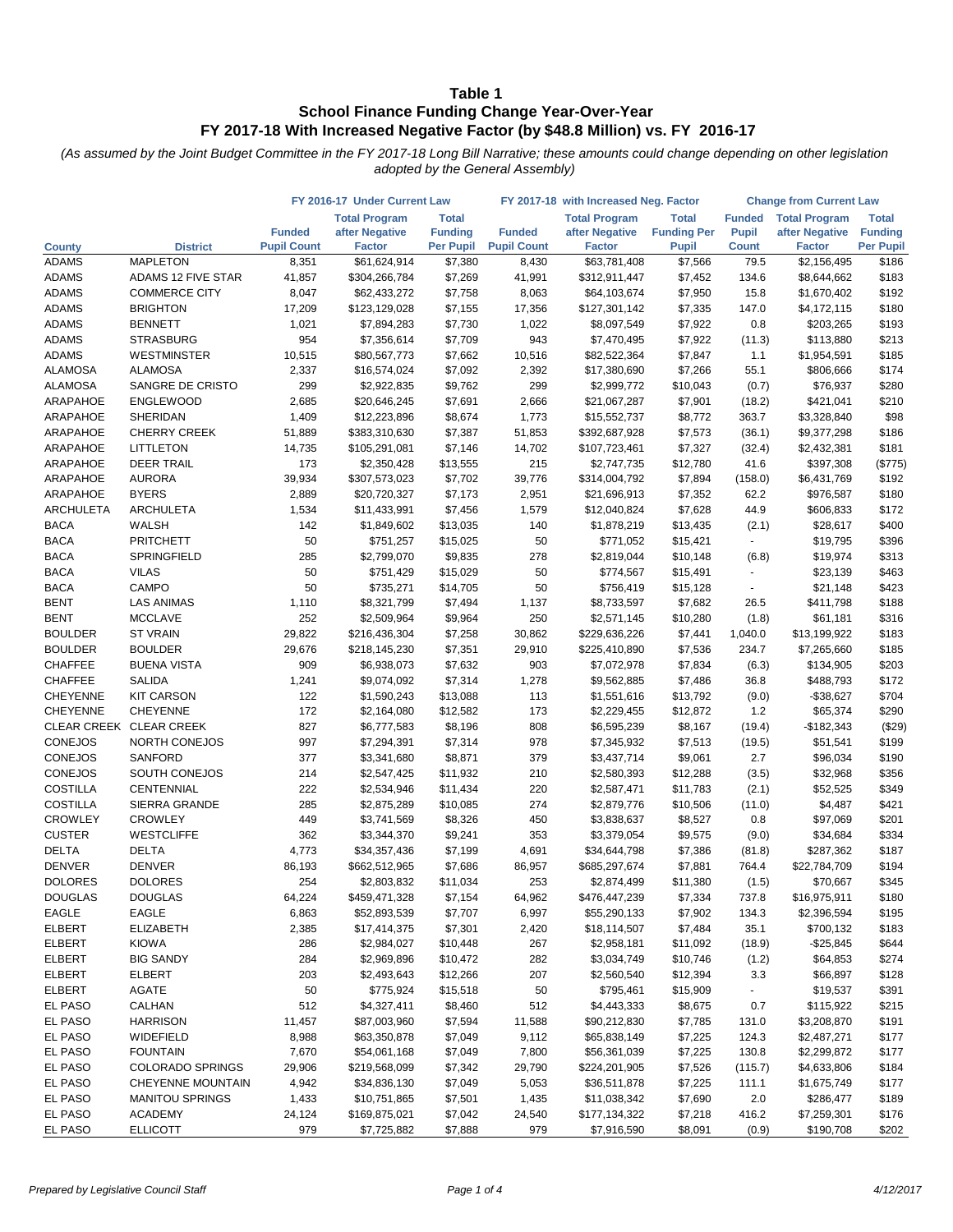|                                  |                                    | FY 2016-17 Under Current Law |                             |                     | FY 2017-18 with Increased Neg. Factor | <b>Change from Current Law</b> |                     |                 |                        |                |
|----------------------------------|------------------------------------|------------------------------|-----------------------------|---------------------|---------------------------------------|--------------------------------|---------------------|-----------------|------------------------|----------------|
|                                  |                                    |                              | <b>Total Program</b>        | <b>Total</b>        |                                       | <b>Total Program</b>           | <b>Total</b>        | <b>Funded</b>   | <b>Total Program</b>   | <b>Total</b>   |
|                                  |                                    | <b>Funded</b>                | after Negative              | <b>Funding</b>      | <b>Funded</b>                         | after Negative                 | <b>Funding Per</b>  | <b>Pupil</b>    | after Negative         | <b>Funding</b> |
| <b>County</b>                    | <b>District</b>                    | <b>Pupil Count</b>           | <b>Factor</b>               | <b>Per Pupil</b>    | <b>Pupil Count</b>                    | <b>Factor</b>                  | <b>Pupil</b>        | <b>Count</b>    | <b>Factor</b>          | Per Pupil      |
| EL PASO                          | <b>PEYTON</b>                      | 643                          | \$5,190,543                 | \$8,077             | 643                                   | \$5,323,299                    | \$8,275             | 0.7             | \$132,756              | \$198          |
| EL PASO                          | <b>HANOVER</b>                     | 249                          | \$2,834,365                 | \$11,397            | 251                                   | \$2,916,805                    | \$11,635            | 2.0             | \$82,440               | \$238          |
| EL PASO                          | LEWIS-PALMER                       | 6,158                        | \$43,404,714                | \$7,049             | 6,392                                 | \$46,183,205                   | \$7,225             | 234.0           | \$2,778,491            | \$177          |
| EL PASO                          | <b>FALCON</b>                      | 21,744                       | \$153,336,136               | \$7,052             | 22,211                                | \$160,596,384                  | \$7,230             | 467.4           | \$7,260,248            | \$178          |
| EL PASO                          | <b>EDISON</b>                      | 188                          | \$2,352,452                 | \$12,526            | 191                                   | \$2,437,089                    | \$12,793            | 2.7             | \$84,637               | \$267          |
| EL PASO                          | MIAMI-YODER                        | 271                          | \$2,844,446                 | \$10,481            | 270                                   | \$2,910,053                    | \$10,786            | (1.6)           | \$65,608               | \$305<br>\$177 |
| <b>FREMONT</b><br><b>FREMONT</b> | <b>CANON CITY</b>                  | 3,690                        | \$26,010,263                | \$7,049             | 3,685                                 | \$26,628,844                   | \$7,225             | (4.6)           | \$618,582              |                |
| <b>FREMONT</b>                   | <b>FLORENCE</b><br><b>COTOPAXI</b> | 1,396<br>200                 | \$10,249,060<br>\$2,366,247 | \$7,342<br>\$11,825 | 1,350<br>197                          | \$10,202,489<br>\$2,406,338    | \$7,556<br>\$12,215 | (45.7)<br>(3.1) | $-$46,570$<br>\$40,091 | \$214<br>\$390 |
| GARFIELD                         | <b>ROARING FORK</b>                | 5,969                        | \$45,669,859                | \$7,651             | 6,024                                 | \$47,252,278                   | \$7,844             | 55.1            | \$1,582,420            | \$193          |
| GARFIELD                         | <b>RIFLE</b>                       | 4,761                        | \$34,296,300                | \$7,203             | 4,812                                 | \$35,529,264                   | \$7,384             | 50.7            | \$1,232,964            | \$180          |
| GARFIELD                         | PARACHUTE                          | 1,101                        | \$8,668,392                 | \$7,876             | 1,115                                 | \$8,998,626                    | \$8,068             | 14.8            | \$330,234              | \$192          |
| <b>GILPIN</b>                    | <b>GILPIN</b>                      | 403                          | \$3,708,494                 | \$9,209             | 399                                   | \$3,784,622                    | \$9,485             | (3.7)           | \$76,128               | \$276          |
| <b>GRAND</b>                     | <b>WEST GRAND</b>                  | 434                          | \$3,886,952                 | \$8,966             | 432                                   | \$3,979,558                    | \$9,216             | (1.7)           | \$92,606               | \$250          |
| <b>GRAND</b>                     | <b>EAST GRAND</b>                  | 1,214                        | \$9,108,710                 | \$7,501             | 1,186                                 | \$9,114,416                    | \$7,682             | (27.9)          | \$5,706                | \$181          |
| <b>GUNNISON</b>                  | <b>GUNNISON</b>                    | 1,948                        | \$14,353,418                | \$7,370             | 1,980                                 | \$14,935,178                   | \$7,544             | 32.2            | \$581,760              | \$174          |
| <b>HINSDALE</b>                  | <b>HINSDALE</b>                    | 98                           | \$1,499,437                 | \$15,285            | 109                                   | \$1,676,393                    | \$15,380            | 10.9            | \$176,956              | \$95           |
| <b>HUERFANO</b>                  | <b>HUERFANO</b>                    | 529                          | \$4,319,639                 | \$8,172             | 521                                   | \$4,350,281                    | \$8,350             | (7.6)           | \$30,642               | \$178          |
| <b>HUERFANO</b>                  | LA VETA                            | 212                          | \$2,389,376                 | \$11,260            | 213                                   | \$2,454,505                    | \$11,518            | 0.9             | \$65,129               | \$258          |
| <b>JACKSON</b>                   | <b>NORTH PARK</b>                  | 179                          | \$2,269,185                 | \$12,705            | 175                                   | \$2,296,510                    | \$13,108            | (3.4)           | \$27,324               | \$403          |
| <b>JEFFERSON</b>                 | JEFFERSON                          | 81,180                       | \$588,149,203               | \$7,245             | 81,136                                | \$602,649,249                  | \$7,428             | (43.8)          | \$14,500,046           | \$183          |
| <b>KIOWA</b>                     | <b>EADS</b>                        | 175                          | \$2,068,838                 | \$11,849            | 178                                   | \$2,147,338                    | \$12,070            | 3.3             | \$78,500               | \$221          |
| <b>KIOWA</b>                     | <b>PLAINVIEW</b>                   | 65                           | \$925,456                   | \$14,304            | 62                                    | \$919,620                      | \$14,785            | (2.5)           | $-$5,836$              | \$481          |
| <b>KIT CARSON</b>                | ARRIBA-FLAGLER                     | 175                          | \$2,117,826                 | \$12,088            | 175                                   | \$2,165,533                    | \$12,410            | (0.7)           | \$47,707               | \$322          |
| <b>KIT CARSON</b>                | HI PLAINS                          | 106                          | \$1,401,990                 | \$13,201            | 100                                   | \$1,365,071                    | \$13,719            | (6.7)           | $-$36,920$             | \$518          |
| <b>KIT CARSON</b>                | <b>STRATTON</b>                    | 188                          | \$2,193,916                 | \$11,701            | 186                                   | \$2,235,241                    | \$12,037            | (1.8)           | \$41,325               | \$336          |
| <b>KIT CARSON</b>                | <b>BETHUNE</b>                     | 114                          | \$1,568,159                 | \$13,744            | 112                                   | \$1,588,884                    | \$14,161            | (1.9)           | \$20,725               | \$417          |
| <b>KIT CARSON</b>                | <b>BURLINGTON</b>                  | 710                          | \$5,412,214                 | \$7,621             | 722                                   | \$5,624,506                    | \$7,792             | 11.6            | \$212,292              | \$172          |
| LAKE                             | LAKE                               | 990                          | \$7,743,248                 | \$7,820             | 969                                   | \$7,795,527                    | \$8,048             | (21.6)          | \$52,279               | \$228          |
| <b>LA PLATA</b>                  | <b>DURANGO</b>                     | 5,274                        | \$38,553,457                | \$7,311             | 5,380                                 | \$40,325,769                   | \$7,496             | 106.3           | \$1,772,312            | \$185          |
| <b>LA PLATA</b>                  | <b>BAYFIELD</b>                    | 1,326                        | \$10,146,948                | \$7,652             | 1,341                                 | \$10,510,238                   | \$7,840             | 14.6            | \$363,290              | \$188          |
| <b>LA PLATA</b>                  | <b>IGNACIO</b>                     | 831                          | \$6,850,315                 | \$8,243             | 846                                   | \$7,129,369                    | \$8,431             | 14.6            | \$279,054              | \$188          |
| LARIMER                          | <b>POUDRE</b>                      | 29,438                       | \$207,447,806               | \$7,047             | 29,934                                | \$216,231,620                  | \$7,224             | 495.7           | \$8,783,814            | \$177          |
| LARIMER                          | <b>THOMPSON</b>                    | 15,252                       | \$107,502,363               | \$7,048             | 15,365                                | \$111,014,881                  | \$7,225             | 112.9           | \$3,512,519            | \$177          |
| LARIMER                          | <b>ESTES PARK</b>                  | 1,069                        | \$8,341,947                 | \$7,804             | 1,078                                 | \$8,624,943                    | \$7,999             | 9.4             | \$282,996              | \$194          |
| LAS ANIMAS                       | <b>TRINIDAD</b>                    | 1,086                        | \$8,653,937                 | \$7,969             | 1,069                                 | \$8,762,716                    | \$8,195             | (16.6)          | \$108,779              | \$225          |
| <b>LAS ANIMAS</b>                | <b>PRIMERO</b>                     | 187                          | \$2,298,561                 | \$12,279            | 189                                   | \$2,338,669                    | \$12,361            | 2.0             | \$40,108               | \$82           |
| <b>LAS ANIMAS</b>                | <b>HOEHNE</b>                      | 355                          | \$3,226,643                 | \$9,081             | 350                                   | \$3,277,673                    | \$9,373             | (5.6)           | \$51,031               | \$291          |
| <b>LAS ANIMAS</b>                | <b>AGUILAR</b>                     | 113                          | \$1,577,870                 | \$14,001            | 114                                   | \$1,632,181                    | \$14,317            | 1.3             | \$54,311               | \$317          |
| <b>LAS ANIMAS</b>                | <b>BRANSON</b>                     | 453                          | \$3,163,166                 | \$6,984             | 462                                   | \$3,302,167                    | \$7,154             | 8.7             | \$139,001              | \$169          |
| <b>LAS ANIMAS</b>                | KIM                                | 50                           | \$704,385                   | \$14,088            | 50                                    | \$722,120                      | \$14,442            | $\blacksquare$  | \$17,735               | \$355          |
| <b>LINCOLN</b>                   | GENOA-HUGO                         | 163                          | \$2,023,515                 | \$12,452            | 170                                   | \$2,138,631                    | \$12,588            | 7.4             | \$115,116              | \$135          |
| <b>LINCOLN</b>                   | <b>LIMON</b>                       | 486                          | \$3,926,729                 | \$8,085             | 484                                   | \$4,009,292                    | \$8,291             | (2.1)           | \$82,563               | \$206          |
| <b>LINCOLN</b>                   | KARVAL                             | 50                           | \$749,759                   | \$14,995            | 50                                    | \$768,637                      | \$15,373            |                 | \$18,878               | \$378          |
| LOGAN                            | VALLEY                             | 2,138                        | \$15,293,805                | \$7,154             | 2,129                                 | \$15,623,719                   | \$7,338             | (8.8)           | \$329,914              | \$185          |
| LOGAN                            | <b>FRENCHMAN</b>                   | 187                          | \$2,237,310                 | \$11,977            | 185                                   | \$2,278,785                    | \$12,338            | (2.1)           | \$41,475               | \$361          |
| LOGAN                            | <b>BUFFALO</b>                     | 310                          | \$3,003,197                 | \$9,697             | 309                                   | \$3,076,859                    | \$9,948             | (0.4)           | \$73,661               | \$251          |
| LOGAN                            | PLATEAU                            | 167                          | \$2,084,823                 | \$12,499            | 160                                   | \$2,080,419                    | \$12,986            | (6.6)           | $-$4,404$              | \$487          |
| MESA                             | <b>DEBEQUE</b>                     | 174                          | \$2,164,384                 | \$12,468            | 181                                   | \$2,281,053                    | \$12,603            | 7.4             | \$116,669              | \$135          |
| MESA                             | PLATEAU VALLEY                     | 442                          | \$3,681,587                 | \$8,324             | 433                                   | \$3,740,251                    | \$8,644             | (9.6)           | \$58,664               | \$320          |
| <b>MESA</b>                      | <b>MESA VALLEY</b>                 | 21,899                       | \$154,360,097               | \$7,049             | 22,064                                | \$159,419,778                  | \$7,225             | 164.6           | \$5,059,681            | \$177          |
| MINERAL                          | <b>CREEDE</b>                      | 82                           | \$1,233,900                 | \$15,029            | 82                                    | \$1,260,603                    | \$15,411            | (0.3)           | \$26,703               | \$382          |
| <b>MOFFAT</b>                    | <b>MOFFAT</b>                      | 2,081                        | \$14,669,365                | \$7,049             | 2,068                                 | \$14,944,957                   | \$7,225             | (12.7)          | \$275,592              | \$177          |
| <b>MONTEZUMA</b>                 | <b>MONTEZUMA</b>                   | 2,718                        | \$19,627,211                | \$7,223             | 2,790                                 | \$20,640,898                   | \$7,398             | 72.5            | \$1,013,686            | \$176          |
| <b>MONTEZUMA</b>                 | <b>DOLORES</b>                     | 705                          | \$5,527,979                 | \$7,844             | 698                                   | \$5,626,297                    | \$8,057             | (6.4)           | \$98,318               | \$213          |
| <b>MONTEZUMA</b>                 | <b>MANCOS</b>                      | 465                          | \$3,853,443                 | \$8,287             | 480                                   | \$4,079,990                    | \$8,507             | 14.6            | \$226,547              | \$220          |
| <b>MONTROSE</b>                  | <b>MONTROSE</b>                    | 5,884                        | \$43,082,698                | \$7,322             | 6,000                                 | \$45,050,339                   | \$7,508             | 116.2           | \$1,967,641            | \$186          |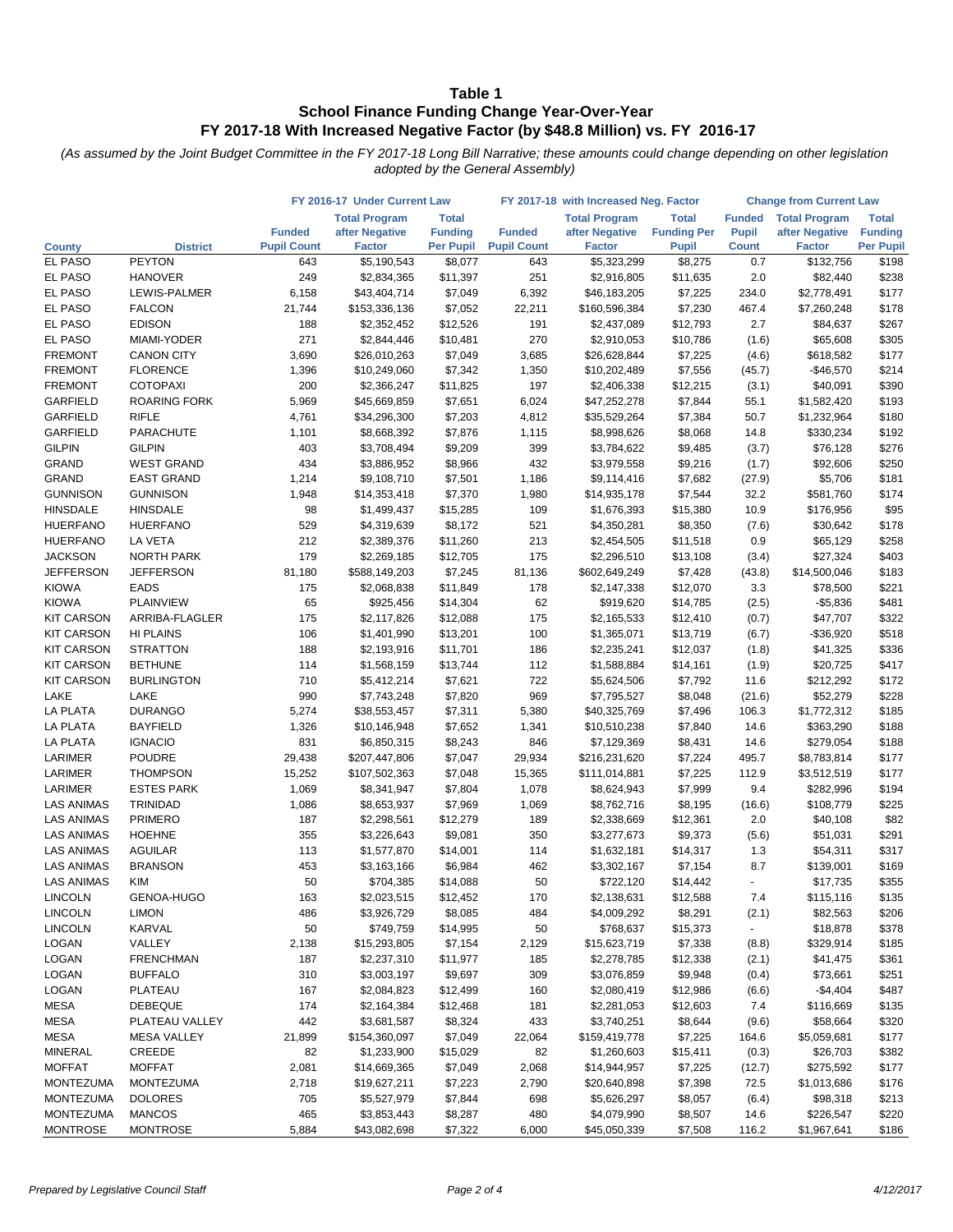| <b>Total Program</b><br><b>Total Program</b><br><b>Total</b><br><b>Total Program</b><br><b>Total</b><br><b>Funded</b><br><b>Total</b><br><b>Funded</b><br><b>Funding Per</b><br>after Negative<br><b>Funding</b><br><b>Funded</b><br>after Negative<br><b>Pupil</b><br>after Negative<br><b>Funding</b><br><b>Pupil Count</b><br><b>Per Pupil</b><br>Per Pupil<br><b>Factor</b><br><b>Pupil Count</b><br><b>Factor</b><br><b>Pupil</b><br><b>Count</b><br><b>Factor</b><br><b>District</b><br><b>County</b><br><b>WEST END</b><br>\$12,000<br>\$102,461<br>\$187<br><b>MONTROSE</b><br>267<br>\$3,203,946<br>271<br>\$3,306,408<br>\$12,187<br>4.3<br><b>MORGAN</b><br><b>BRUSH</b><br>1,484<br>\$7,616<br>1,511<br>\$7,800<br>26.7<br>\$183<br>\$11,305,150<br>\$11,785,293<br>\$480,143<br><b>MORGAN</b><br>FT. MORGAN<br>\$7,458<br>3,044<br>\$7,646<br>10.7<br>\$652,767<br>\$188<br>3,034<br>\$22,623,079<br>\$23,275,846<br>WELDON<br><b>MORGAN</b><br>216<br>\$11,917<br>213<br>\$12,298<br>(3.2)<br>\$42,996<br>\$381<br>\$2,572,823<br>\$2,615,819<br><b>WIGGINS</b><br>553<br>580<br>\$8,299<br>(\$142)<br><b>MORGAN</b><br>\$4,670,302<br>\$8,441<br>\$4,812,518<br>26.6<br>\$142,217<br><b>OTERO</b><br><b>EAST OTERO</b><br>1,357<br>\$7,771<br>1,370<br>\$7,963<br>12.8<br>\$361,462<br>\$191<br>\$10,544,165<br>\$10,905,627<br><b>OTERO</b><br>ROCKY FORD<br>804<br>\$8,158<br>798<br>\$8,374<br>\$126,112<br>\$215<br>\$6,555,237<br>\$6,681,349<br>(5.6)<br><b>OTERO</b><br>131<br>\$360<br>MANZANOLA<br>\$1,805,658<br>\$13,794<br>131<br>\$1,851,423<br>\$14,155<br>(0.1)<br>\$45,765<br><b>OTERO</b><br><b>FOWLER</b><br>399<br>\$8,746<br>397<br>\$8,994<br>\$79,132<br>\$248<br>\$3,493,117<br>\$3,572,249<br>(2.2)<br><b>OTERO</b><br>CHERAW<br>202<br>\$11,839<br>204<br>\$73,481<br>\$267<br>\$2,395,090<br>\$2,468,571<br>\$12,107<br>1.6<br><b>OTERO</b><br>362<br>358<br>\$267<br><b>SWINK</b><br>\$3,288,385<br>\$9,086<br>\$3,351,477<br>\$9,354<br>(3.6)<br>\$63,092<br><b>OURAY</b><br><b>OURAY</b><br>175<br>\$13,961<br>174<br>\$400<br>\$2,447,362<br>\$2,493,119<br>\$14,361<br>(1.7)<br>\$45,757<br><b>OURAY</b><br><b>RIDGWAY</b><br>325<br>\$3,402,335<br>\$10,466<br>321<br>\$10,790<br>\$55,750<br>\$324<br>\$3,458,085<br>(4.6)<br>\$226<br><b>PARK</b><br>958<br>\$7,871<br>939<br>\$60,224<br>PLATTE CANYON<br>\$7,539,879<br>\$7,600,103<br>\$8,097<br>(19.3)<br>\$194<br><b>PARK</b><br><b>PARK</b><br>613<br>\$5,094,819<br>\$8,315<br>622<br>\$8,509<br>9.6<br>\$200,381<br>\$5,295,200<br>\$194<br><b>PHILLIPS</b><br><b>HOLYOKE</b><br>589<br>\$7,780<br>592<br>\$7,974<br>2.8<br>\$4,584,142<br>\$4,720,768<br>\$136,626<br>\$270<br><b>PHILLIPS</b><br>297<br>\$9,284<br>294<br><b>HAXTUN</b><br>\$2,758,212<br>\$2,803,997<br>\$9,554<br>(3.6)<br>\$45,785<br>\$243<br><b>PITKIN</b><br><b>ASPEN</b><br>1,664<br>\$15,960,833<br>\$9,593<br>1,660<br>\$16,323,881<br>\$9,836<br>(4.2)<br>\$363,048<br><b>PROWERS</b><br>GRANADA<br>195<br>\$11,720<br>195<br>\$53,972<br>\$301<br>\$2,286,494<br>\$2,340,466<br>\$12,021<br>(0.4)<br>\$212<br><b>PROWERS</b><br>LAMAR<br>1,510<br>\$11,285,057<br>\$7,476<br>1,493<br>\$11,477,169<br>\$7,688<br>(16.7)<br>\$192,112<br><b>PROWERS</b><br><b>HOLLY</b><br>287<br>\$2,710,241<br>\$9,450<br>286<br>\$9,701<br>\$59,263<br>\$251<br>\$2,769,504<br>(1.3)<br>\$183<br><b>PROWERS</b><br>WILEY<br>248<br>252<br>\$2,530,216<br>\$10,202<br>\$2,620,342<br>\$10,386<br>4.3<br>\$90,126<br>\$192<br><b>PUEBLO</b><br>PUEBLO CITY<br>16,976<br>\$7,554<br>\$128,227,809<br>16,826<br>\$130,333,142<br>\$7,746<br>(150.0)<br>\$2,105,332<br>PUEBLO RURAL<br>9,246<br>\$7,049<br>9,372<br>\$7,225<br>125.2<br>\$2,537,656<br>\$177<br>\$65,174,472<br>\$67,712,129<br>\$205<br><b>MEEKER</b><br>683<br>\$7,694<br>672<br>\$51,207<br>\$5,252,459<br>\$5,303,666<br>\$7,898<br>(11.2)<br>492<br>\$192<br><b>RANGELY</b><br>\$3,829,075<br>\$7,787<br>493<br>\$7,980<br>\$103,403<br>\$3,932,478<br>1.1<br><b>DEL NORTE</b><br>451<br>\$3,712,303<br>\$8,228<br>450<br>\$3,795,818<br>\$8,433<br>\$83,515<br>\$206<br>(1.1)<br>\$194<br><b>MONTE VISTA</b><br>\$7,620<br>5.4<br>1,120<br>\$8,530,478<br>1,125<br>\$8,789,902<br>\$7,814<br>\$259,424<br><b>SARGENT</b><br>421<br>\$8,256<br>409<br>\$8,592<br>\$337<br>\$3,475,608<br>\$3,509,974<br>(12.5)<br>\$34,365<br>374<br>\$9,702<br>372<br>\$266<br><b>HAYDEN</b><br>\$3,629,575<br>\$3,711,075<br>\$9,968<br>(1.8)<br>\$81,500<br>\$183<br>STEAMBOAT SPRINGS<br>2,568<br>\$19,021,709<br>\$7,409<br>2,619<br>\$7,591<br>51.0<br>\$856,616<br>\$19,878,324<br>\$392<br>SOUTH ROUTT<br>353<br>\$9,891<br>342<br>\$10,284<br>\$25,474<br>\$3,495,610<br>\$3,521,084<br>(11.0)<br>126<br>126<br>\$40,389<br>\$355<br><b>MOUNTAIN VALLEY</b><br>\$1,722,902<br>\$13,696<br>\$1,763,292<br>\$14,050<br>(0.3)<br><b>MOFFAT</b><br>194<br>\$13,599<br>262<br>\$12,235<br>\$567,816<br>(\$1,363)<br>\$2,635,402<br>\$3,203,218<br>68.0<br><b>CENTER</b><br>657<br>648<br>\$8,712<br>\$224<br>\$5,572,246<br>\$8,488<br>\$5,647,830<br>(8.2)<br>\$75,584<br><b>SILVERTON</b><br>74<br>75<br>\$16,215<br>\$611<br>\$1,156,224<br>\$15,604<br>\$1,220,954<br>1.2<br>\$64,730<br><b>SAN MIGUEL</b><br><b>TELLURIDE</b><br>893<br>\$9,900<br>893<br>\$10,148<br>\$225,450<br>\$248<br>\$8,838,683<br>\$9,064,133<br>0.4<br><b>SAN MIGUEL</b><br><b>NORWOOD</b><br>251<br>\$11,367<br>246<br>\$11,797<br>\$430<br>\$2,851,914<br>\$2,903,204<br>(4.8)<br>\$51,290<br><b>SEDGWICK</b><br><b>JULESBURG</b><br>592<br>595<br>\$182<br>\$4,354,258<br>\$7,359<br>\$4,489,852<br>\$7,541<br>3.7<br>\$135,594<br>\$382<br><b>SEDGWICK</b><br>PLATTE VALLEY<br>131<br>130<br>\$13,832<br>\$37,353<br>\$1,755,292<br>\$13,451<br>\$1,792,645<br>(0.9)<br>\$184<br><b>SUMMIT</b><br>3,352<br><b>SUMMIT</b><br>\$25,720,292<br>\$7,672<br>3,458<br>\$27,165,360<br>\$7,856<br>105.6<br>\$1,445,068<br><b>TELLER</b><br><b>CRIPPLE CREEK</b><br>346<br>\$9,610<br>343<br>\$9,885<br>\$68,490<br>\$275<br>\$3,320,088<br>\$3,388,578<br>(2.7)<br><b>TELLER</b><br>2,375<br>\$7,123<br>2,352<br>\$7,307<br>\$266,529<br>\$184<br><b>WOODLAND PARK</b><br>\$16,919,341<br>\$17,185,870<br>(23.4)<br>\$180<br>WASHINGTON<br><b>AKRON</b><br>357<br>\$3,319,254<br>\$9,290<br>362<br>\$3,428,156<br>\$9,470<br>4.7<br>\$108,902<br>ARICKAREE<br>WASHINGTON<br>102<br>\$1,422,810<br>\$13,963<br>102<br>\$1,462,251<br>\$14,336<br>0.1<br>\$39,441<br>\$373<br>WASHINGTON OTIS<br>231<br>\$2,583,067<br>\$11,206<br>236<br>\$2,677,927<br>\$11,352<br>5.4<br>\$94,860<br>\$146<br>WASHINGTON LONE STAR<br>112<br>\$1,578,827<br>\$14,122<br>111<br>\$1,611,167<br>\$14,489<br>\$32,340<br>\$367<br>(0.6)<br>WASHINGTON<br><b>WOODLIN</b><br>93<br>\$1,337,778<br>\$14,338<br>94<br>\$1,375,483<br>\$14,695<br>\$37,705<br>\$357<br>0.3<br>\$183<br>WELD<br><b>GILCREST</b><br>1,870<br>\$13,821,641<br>\$7,390<br>1,879<br>\$14,230,817<br>\$7,573<br>8.9<br>\$409,175<br>WELD<br>\$180<br>EATON<br>1,883<br>\$13,414,030<br>\$7,125<br>1,881<br>\$13,744,002<br>\$7,305<br>\$329,973<br>(1.3)<br>WELD<br><b>KEENESBURG</b><br>\$177<br>2,225<br>\$7,189<br>2,239<br>\$16,493,845<br>\$7,366<br>\$498,817<br>\$15,995,028<br>14.3<br>WELD<br><b>WINDSOR</b><br>5,738<br>\$177<br>\$40,446,311<br>\$7,049<br>6,133<br>\$44,313,247<br>\$7,225<br>394.9<br>\$3,866,936<br>WELD<br><b>JOHNSTOWN</b><br>\$177<br>3,622<br>\$25,530,941<br>\$7,049<br>3,570<br>\$25,795,022<br>\$7,225<br>(52.0)<br>\$264,081<br>WELD<br><b>GREELEY</b><br>\$185<br>21,432<br>\$157,081,994<br>\$7,329<br>21,851<br>\$164,204,234<br>\$7,515<br>418.9<br>\$7,122,239<br>WELD<br>PLATTE VALLEY<br>1,127<br>\$8,461,671<br>\$7,510<br>1,140<br>\$8,774,612<br>\$7,697<br>13.3<br>\$312,940<br>\$187<br>WELD<br>FT. LUPTON<br>2,227<br>22.0<br>\$181<br>\$16,734,693<br>\$7,515<br>2,249<br>\$17,306,556<br>\$7,696<br>\$571,862 |                   |               | FY 2016-17 Under Current Law |             |         |     | FY 2017-18 with Increased Neg. Factor | <b>Change from Current Law</b> |     |           |       |
|-------------------------------------------------------------------------------------------------------------------------------------------------------------------------------------------------------------------------------------------------------------------------------------------------------------------------------------------------------------------------------------------------------------------------------------------------------------------------------------------------------------------------------------------------------------------------------------------------------------------------------------------------------------------------------------------------------------------------------------------------------------------------------------------------------------------------------------------------------------------------------------------------------------------------------------------------------------------------------------------------------------------------------------------------------------------------------------------------------------------------------------------------------------------------------------------------------------------------------------------------------------------------------------------------------------------------------------------------------------------------------------------------------------------------------------------------------------------------------------------------------------------------------------------------------------------------------------------------------------------------------------------------------------------------------------------------------------------------------------------------------------------------------------------------------------------------------------------------------------------------------------------------------------------------------------------------------------------------------------------------------------------------------------------------------------------------------------------------------------------------------------------------------------------------------------------------------------------------------------------------------------------------------------------------------------------------------------------------------------------------------------------------------------------------------------------------------------------------------------------------------------------------------------------------------------------------------------------------------------------------------------------------------------------------------------------------------------------------------------------------------------------------------------------------------------------------------------------------------------------------------------------------------------------------------------------------------------------------------------------------------------------------------------------------------------------------------------------------------------------------------------------------------------------------------------------------------------------------------------------------------------------------------------------------------------------------------------------------------------------------------------------------------------------------------------------------------------------------------------------------------------------------------------------------------------------------------------------------------------------------------------------------------------------------------------------------------------------------------------------------------------------------------------------------------------------------------------------------------------------------------------------------------------------------------------------------------------------------------------------------------------------------------------------------------------------------------------------------------------------------------------------------------------------------------------------------------------------------------------------------------------------------------------------------------------------------------------------------------------------------------------------------------------------------------------------------------------------------------------------------------------------------------------------------------------------------------------------------------------------------------------------------------------------------------------------------------------------------------------------------------------------------------------------------------------------------------------------------------------------------------------------------------------------------------------------------------------------------------------------------------------------------------------------------------------------------------------------------------------------------------------------------------------------------------------------------------------------------------------------------------------------------------------------------------------------------------------------------------------------------------------------------------------------------------------------------------------------------------------------------------------------------------------------------------------------------------------------------------------------------------------------------------------------------------------------------------------------------------------------------------------------------------------------------------------------------------------------------------------------------------------------------------------------------------------------------------------------------------------------------------------------------------------------------------------------------------------------------------------------------------------------------------------------------------------------------------------------------------------------------------------------------------------------------------------------------------------------------------------------------------------------------------------------------------------------------------------------------------------------------------------------------------------------------------------------------------------------------------------------------------------------------------------------------------------------------------------------------------------------------------------------------------------------------------------------------------------------------------------------------------------------------------------------------------------------------------------------------------------------------------------------------------------------------------------------------------------------------------------------------------------------------------------------------------------------------------------------------------------------------------------------------------------------------------------------------------------------------------------------------------------------------------------------------------------------------------------------------------------------------------------------------------------------------------------------------------------------------------------------------------------------------------------------------------------------------------------------------------------------------------------------------------------------------------------------------------------------------------------------------------------------------------------------------------|-------------------|---------------|------------------------------|-------------|---------|-----|---------------------------------------|--------------------------------|-----|-----------|-------|
|                                                                                                                                                                                                                                                                                                                                                                                                                                                                                                                                                                                                                                                                                                                                                                                                                                                                                                                                                                                                                                                                                                                                                                                                                                                                                                                                                                                                                                                                                                                                                                                                                                                                                                                                                                                                                                                                                                                                                                                                                                                                                                                                                                                                                                                                                                                                                                                                                                                                                                                                                                                                                                                                                                                                                                                                                                                                                                                                                                                                                                                                                                                                                                                                                                                                                                                                                                                                                                                                                                                                                                                                                                                                                                                                                                                                                                                                                                                                                                                                                                                                                                                                                                                                                                                                                                                                                                                                                                                                                                                                                                                                                                                                                                                                                                                                                                                                                                                                                                                                                                                                                                                                                                                                                                                                                                                                                                                                                                                                                                                                                                                                                                                                                                                                                                                                                                                                                                                                                                                                                                                                                                                                                                                                                                                                                                                                                                                                                                                                                                                                                                                                                                                                                                                                                                                                                                                                                                                                                                                                                                                                                                                                                                                                                                                                                                                                                                                                                                                                                                                                                                                                                                                                                                                                                                                                                                                                                                                               |                   |               |                              |             |         |     |                                       |                                |     |           |       |
|                                                                                                                                                                                                                                                                                                                                                                                                                                                                                                                                                                                                                                                                                                                                                                                                                                                                                                                                                                                                                                                                                                                                                                                                                                                                                                                                                                                                                                                                                                                                                                                                                                                                                                                                                                                                                                                                                                                                                                                                                                                                                                                                                                                                                                                                                                                                                                                                                                                                                                                                                                                                                                                                                                                                                                                                                                                                                                                                                                                                                                                                                                                                                                                                                                                                                                                                                                                                                                                                                                                                                                                                                                                                                                                                                                                                                                                                                                                                                                                                                                                                                                                                                                                                                                                                                                                                                                                                                                                                                                                                                                                                                                                                                                                                                                                                                                                                                                                                                                                                                                                                                                                                                                                                                                                                                                                                                                                                                                                                                                                                                                                                                                                                                                                                                                                                                                                                                                                                                                                                                                                                                                                                                                                                                                                                                                                                                                                                                                                                                                                                                                                                                                                                                                                                                                                                                                                                                                                                                                                                                                                                                                                                                                                                                                                                                                                                                                                                                                                                                                                                                                                                                                                                                                                                                                                                                                                                                                                               |                   |               |                              |             |         |     |                                       |                                |     |           |       |
|                                                                                                                                                                                                                                                                                                                                                                                                                                                                                                                                                                                                                                                                                                                                                                                                                                                                                                                                                                                                                                                                                                                                                                                                                                                                                                                                                                                                                                                                                                                                                                                                                                                                                                                                                                                                                                                                                                                                                                                                                                                                                                                                                                                                                                                                                                                                                                                                                                                                                                                                                                                                                                                                                                                                                                                                                                                                                                                                                                                                                                                                                                                                                                                                                                                                                                                                                                                                                                                                                                                                                                                                                                                                                                                                                                                                                                                                                                                                                                                                                                                                                                                                                                                                                                                                                                                                                                                                                                                                                                                                                                                                                                                                                                                                                                                                                                                                                                                                                                                                                                                                                                                                                                                                                                                                                                                                                                                                                                                                                                                                                                                                                                                                                                                                                                                                                                                                                                                                                                                                                                                                                                                                                                                                                                                                                                                                                                                                                                                                                                                                                                                                                                                                                                                                                                                                                                                                                                                                                                                                                                                                                                                                                                                                                                                                                                                                                                                                                                                                                                                                                                                                                                                                                                                                                                                                                                                                                                                               |                   |               |                              |             |         |     |                                       |                                |     |           |       |
|                                                                                                                                                                                                                                                                                                                                                                                                                                                                                                                                                                                                                                                                                                                                                                                                                                                                                                                                                                                                                                                                                                                                                                                                                                                                                                                                                                                                                                                                                                                                                                                                                                                                                                                                                                                                                                                                                                                                                                                                                                                                                                                                                                                                                                                                                                                                                                                                                                                                                                                                                                                                                                                                                                                                                                                                                                                                                                                                                                                                                                                                                                                                                                                                                                                                                                                                                                                                                                                                                                                                                                                                                                                                                                                                                                                                                                                                                                                                                                                                                                                                                                                                                                                                                                                                                                                                                                                                                                                                                                                                                                                                                                                                                                                                                                                                                                                                                                                                                                                                                                                                                                                                                                                                                                                                                                                                                                                                                                                                                                                                                                                                                                                                                                                                                                                                                                                                                                                                                                                                                                                                                                                                                                                                                                                                                                                                                                                                                                                                                                                                                                                                                                                                                                                                                                                                                                                                                                                                                                                                                                                                                                                                                                                                                                                                                                                                                                                                                                                                                                                                                                                                                                                                                                                                                                                                                                                                                                                               |                   |               |                              |             |         |     |                                       |                                |     |           |       |
|                                                                                                                                                                                                                                                                                                                                                                                                                                                                                                                                                                                                                                                                                                                                                                                                                                                                                                                                                                                                                                                                                                                                                                                                                                                                                                                                                                                                                                                                                                                                                                                                                                                                                                                                                                                                                                                                                                                                                                                                                                                                                                                                                                                                                                                                                                                                                                                                                                                                                                                                                                                                                                                                                                                                                                                                                                                                                                                                                                                                                                                                                                                                                                                                                                                                                                                                                                                                                                                                                                                                                                                                                                                                                                                                                                                                                                                                                                                                                                                                                                                                                                                                                                                                                                                                                                                                                                                                                                                                                                                                                                                                                                                                                                                                                                                                                                                                                                                                                                                                                                                                                                                                                                                                                                                                                                                                                                                                                                                                                                                                                                                                                                                                                                                                                                                                                                                                                                                                                                                                                                                                                                                                                                                                                                                                                                                                                                                                                                                                                                                                                                                                                                                                                                                                                                                                                                                                                                                                                                                                                                                                                                                                                                                                                                                                                                                                                                                                                                                                                                                                                                                                                                                                                                                                                                                                                                                                                                                               |                   |               |                              |             |         |     |                                       |                                |     |           |       |
|                                                                                                                                                                                                                                                                                                                                                                                                                                                                                                                                                                                                                                                                                                                                                                                                                                                                                                                                                                                                                                                                                                                                                                                                                                                                                                                                                                                                                                                                                                                                                                                                                                                                                                                                                                                                                                                                                                                                                                                                                                                                                                                                                                                                                                                                                                                                                                                                                                                                                                                                                                                                                                                                                                                                                                                                                                                                                                                                                                                                                                                                                                                                                                                                                                                                                                                                                                                                                                                                                                                                                                                                                                                                                                                                                                                                                                                                                                                                                                                                                                                                                                                                                                                                                                                                                                                                                                                                                                                                                                                                                                                                                                                                                                                                                                                                                                                                                                                                                                                                                                                                                                                                                                                                                                                                                                                                                                                                                                                                                                                                                                                                                                                                                                                                                                                                                                                                                                                                                                                                                                                                                                                                                                                                                                                                                                                                                                                                                                                                                                                                                                                                                                                                                                                                                                                                                                                                                                                                                                                                                                                                                                                                                                                                                                                                                                                                                                                                                                                                                                                                                                                                                                                                                                                                                                                                                                                                                                                               |                   |               |                              |             |         |     |                                       |                                |     |           |       |
|                                                                                                                                                                                                                                                                                                                                                                                                                                                                                                                                                                                                                                                                                                                                                                                                                                                                                                                                                                                                                                                                                                                                                                                                                                                                                                                                                                                                                                                                                                                                                                                                                                                                                                                                                                                                                                                                                                                                                                                                                                                                                                                                                                                                                                                                                                                                                                                                                                                                                                                                                                                                                                                                                                                                                                                                                                                                                                                                                                                                                                                                                                                                                                                                                                                                                                                                                                                                                                                                                                                                                                                                                                                                                                                                                                                                                                                                                                                                                                                                                                                                                                                                                                                                                                                                                                                                                                                                                                                                                                                                                                                                                                                                                                                                                                                                                                                                                                                                                                                                                                                                                                                                                                                                                                                                                                                                                                                                                                                                                                                                                                                                                                                                                                                                                                                                                                                                                                                                                                                                                                                                                                                                                                                                                                                                                                                                                                                                                                                                                                                                                                                                                                                                                                                                                                                                                                                                                                                                                                                                                                                                                                                                                                                                                                                                                                                                                                                                                                                                                                                                                                                                                                                                                                                                                                                                                                                                                                                               |                   |               |                              |             |         |     |                                       |                                |     |           |       |
|                                                                                                                                                                                                                                                                                                                                                                                                                                                                                                                                                                                                                                                                                                                                                                                                                                                                                                                                                                                                                                                                                                                                                                                                                                                                                                                                                                                                                                                                                                                                                                                                                                                                                                                                                                                                                                                                                                                                                                                                                                                                                                                                                                                                                                                                                                                                                                                                                                                                                                                                                                                                                                                                                                                                                                                                                                                                                                                                                                                                                                                                                                                                                                                                                                                                                                                                                                                                                                                                                                                                                                                                                                                                                                                                                                                                                                                                                                                                                                                                                                                                                                                                                                                                                                                                                                                                                                                                                                                                                                                                                                                                                                                                                                                                                                                                                                                                                                                                                                                                                                                                                                                                                                                                                                                                                                                                                                                                                                                                                                                                                                                                                                                                                                                                                                                                                                                                                                                                                                                                                                                                                                                                                                                                                                                                                                                                                                                                                                                                                                                                                                                                                                                                                                                                                                                                                                                                                                                                                                                                                                                                                                                                                                                                                                                                                                                                                                                                                                                                                                                                                                                                                                                                                                                                                                                                                                                                                                                               |                   |               |                              |             |         |     |                                       |                                |     |           |       |
|                                                                                                                                                                                                                                                                                                                                                                                                                                                                                                                                                                                                                                                                                                                                                                                                                                                                                                                                                                                                                                                                                                                                                                                                                                                                                                                                                                                                                                                                                                                                                                                                                                                                                                                                                                                                                                                                                                                                                                                                                                                                                                                                                                                                                                                                                                                                                                                                                                                                                                                                                                                                                                                                                                                                                                                                                                                                                                                                                                                                                                                                                                                                                                                                                                                                                                                                                                                                                                                                                                                                                                                                                                                                                                                                                                                                                                                                                                                                                                                                                                                                                                                                                                                                                                                                                                                                                                                                                                                                                                                                                                                                                                                                                                                                                                                                                                                                                                                                                                                                                                                                                                                                                                                                                                                                                                                                                                                                                                                                                                                                                                                                                                                                                                                                                                                                                                                                                                                                                                                                                                                                                                                                                                                                                                                                                                                                                                                                                                                                                                                                                                                                                                                                                                                                                                                                                                                                                                                                                                                                                                                                                                                                                                                                                                                                                                                                                                                                                                                                                                                                                                                                                                                                                                                                                                                                                                                                                                                               |                   |               |                              |             |         |     |                                       |                                |     |           |       |
|                                                                                                                                                                                                                                                                                                                                                                                                                                                                                                                                                                                                                                                                                                                                                                                                                                                                                                                                                                                                                                                                                                                                                                                                                                                                                                                                                                                                                                                                                                                                                                                                                                                                                                                                                                                                                                                                                                                                                                                                                                                                                                                                                                                                                                                                                                                                                                                                                                                                                                                                                                                                                                                                                                                                                                                                                                                                                                                                                                                                                                                                                                                                                                                                                                                                                                                                                                                                                                                                                                                                                                                                                                                                                                                                                                                                                                                                                                                                                                                                                                                                                                                                                                                                                                                                                                                                                                                                                                                                                                                                                                                                                                                                                                                                                                                                                                                                                                                                                                                                                                                                                                                                                                                                                                                                                                                                                                                                                                                                                                                                                                                                                                                                                                                                                                                                                                                                                                                                                                                                                                                                                                                                                                                                                                                                                                                                                                                                                                                                                                                                                                                                                                                                                                                                                                                                                                                                                                                                                                                                                                                                                                                                                                                                                                                                                                                                                                                                                                                                                                                                                                                                                                                                                                                                                                                                                                                                                                                               |                   |               |                              |             |         |     |                                       |                                |     |           |       |
|                                                                                                                                                                                                                                                                                                                                                                                                                                                                                                                                                                                                                                                                                                                                                                                                                                                                                                                                                                                                                                                                                                                                                                                                                                                                                                                                                                                                                                                                                                                                                                                                                                                                                                                                                                                                                                                                                                                                                                                                                                                                                                                                                                                                                                                                                                                                                                                                                                                                                                                                                                                                                                                                                                                                                                                                                                                                                                                                                                                                                                                                                                                                                                                                                                                                                                                                                                                                                                                                                                                                                                                                                                                                                                                                                                                                                                                                                                                                                                                                                                                                                                                                                                                                                                                                                                                                                                                                                                                                                                                                                                                                                                                                                                                                                                                                                                                                                                                                                                                                                                                                                                                                                                                                                                                                                                                                                                                                                                                                                                                                                                                                                                                                                                                                                                                                                                                                                                                                                                                                                                                                                                                                                                                                                                                                                                                                                                                                                                                                                                                                                                                                                                                                                                                                                                                                                                                                                                                                                                                                                                                                                                                                                                                                                                                                                                                                                                                                                                                                                                                                                                                                                                                                                                                                                                                                                                                                                                                               |                   |               |                              |             |         |     |                                       |                                |     |           |       |
|                                                                                                                                                                                                                                                                                                                                                                                                                                                                                                                                                                                                                                                                                                                                                                                                                                                                                                                                                                                                                                                                                                                                                                                                                                                                                                                                                                                                                                                                                                                                                                                                                                                                                                                                                                                                                                                                                                                                                                                                                                                                                                                                                                                                                                                                                                                                                                                                                                                                                                                                                                                                                                                                                                                                                                                                                                                                                                                                                                                                                                                                                                                                                                                                                                                                                                                                                                                                                                                                                                                                                                                                                                                                                                                                                                                                                                                                                                                                                                                                                                                                                                                                                                                                                                                                                                                                                                                                                                                                                                                                                                                                                                                                                                                                                                                                                                                                                                                                                                                                                                                                                                                                                                                                                                                                                                                                                                                                                                                                                                                                                                                                                                                                                                                                                                                                                                                                                                                                                                                                                                                                                                                                                                                                                                                                                                                                                                                                                                                                                                                                                                                                                                                                                                                                                                                                                                                                                                                                                                                                                                                                                                                                                                                                                                                                                                                                                                                                                                                                                                                                                                                                                                                                                                                                                                                                                                                                                                                               |                   |               |                              |             |         |     |                                       |                                |     |           |       |
|                                                                                                                                                                                                                                                                                                                                                                                                                                                                                                                                                                                                                                                                                                                                                                                                                                                                                                                                                                                                                                                                                                                                                                                                                                                                                                                                                                                                                                                                                                                                                                                                                                                                                                                                                                                                                                                                                                                                                                                                                                                                                                                                                                                                                                                                                                                                                                                                                                                                                                                                                                                                                                                                                                                                                                                                                                                                                                                                                                                                                                                                                                                                                                                                                                                                                                                                                                                                                                                                                                                                                                                                                                                                                                                                                                                                                                                                                                                                                                                                                                                                                                                                                                                                                                                                                                                                                                                                                                                                                                                                                                                                                                                                                                                                                                                                                                                                                                                                                                                                                                                                                                                                                                                                                                                                                                                                                                                                                                                                                                                                                                                                                                                                                                                                                                                                                                                                                                                                                                                                                                                                                                                                                                                                                                                                                                                                                                                                                                                                                                                                                                                                                                                                                                                                                                                                                                                                                                                                                                                                                                                                                                                                                                                                                                                                                                                                                                                                                                                                                                                                                                                                                                                                                                                                                                                                                                                                                                                               |                   |               |                              |             |         |     |                                       |                                |     |           |       |
|                                                                                                                                                                                                                                                                                                                                                                                                                                                                                                                                                                                                                                                                                                                                                                                                                                                                                                                                                                                                                                                                                                                                                                                                                                                                                                                                                                                                                                                                                                                                                                                                                                                                                                                                                                                                                                                                                                                                                                                                                                                                                                                                                                                                                                                                                                                                                                                                                                                                                                                                                                                                                                                                                                                                                                                                                                                                                                                                                                                                                                                                                                                                                                                                                                                                                                                                                                                                                                                                                                                                                                                                                                                                                                                                                                                                                                                                                                                                                                                                                                                                                                                                                                                                                                                                                                                                                                                                                                                                                                                                                                                                                                                                                                                                                                                                                                                                                                                                                                                                                                                                                                                                                                                                                                                                                                                                                                                                                                                                                                                                                                                                                                                                                                                                                                                                                                                                                                                                                                                                                                                                                                                                                                                                                                                                                                                                                                                                                                                                                                                                                                                                                                                                                                                                                                                                                                                                                                                                                                                                                                                                                                                                                                                                                                                                                                                                                                                                                                                                                                                                                                                                                                                                                                                                                                                                                                                                                                                               |                   |               |                              |             |         |     |                                       |                                |     |           |       |
|                                                                                                                                                                                                                                                                                                                                                                                                                                                                                                                                                                                                                                                                                                                                                                                                                                                                                                                                                                                                                                                                                                                                                                                                                                                                                                                                                                                                                                                                                                                                                                                                                                                                                                                                                                                                                                                                                                                                                                                                                                                                                                                                                                                                                                                                                                                                                                                                                                                                                                                                                                                                                                                                                                                                                                                                                                                                                                                                                                                                                                                                                                                                                                                                                                                                                                                                                                                                                                                                                                                                                                                                                                                                                                                                                                                                                                                                                                                                                                                                                                                                                                                                                                                                                                                                                                                                                                                                                                                                                                                                                                                                                                                                                                                                                                                                                                                                                                                                                                                                                                                                                                                                                                                                                                                                                                                                                                                                                                                                                                                                                                                                                                                                                                                                                                                                                                                                                                                                                                                                                                                                                                                                                                                                                                                                                                                                                                                                                                                                                                                                                                                                                                                                                                                                                                                                                                                                                                                                                                                                                                                                                                                                                                                                                                                                                                                                                                                                                                                                                                                                                                                                                                                                                                                                                                                                                                                                                                                               |                   |               |                              |             |         |     |                                       |                                |     |           |       |
|                                                                                                                                                                                                                                                                                                                                                                                                                                                                                                                                                                                                                                                                                                                                                                                                                                                                                                                                                                                                                                                                                                                                                                                                                                                                                                                                                                                                                                                                                                                                                                                                                                                                                                                                                                                                                                                                                                                                                                                                                                                                                                                                                                                                                                                                                                                                                                                                                                                                                                                                                                                                                                                                                                                                                                                                                                                                                                                                                                                                                                                                                                                                                                                                                                                                                                                                                                                                                                                                                                                                                                                                                                                                                                                                                                                                                                                                                                                                                                                                                                                                                                                                                                                                                                                                                                                                                                                                                                                                                                                                                                                                                                                                                                                                                                                                                                                                                                                                                                                                                                                                                                                                                                                                                                                                                                                                                                                                                                                                                                                                                                                                                                                                                                                                                                                                                                                                                                                                                                                                                                                                                                                                                                                                                                                                                                                                                                                                                                                                                                                                                                                                                                                                                                                                                                                                                                                                                                                                                                                                                                                                                                                                                                                                                                                                                                                                                                                                                                                                                                                                                                                                                                                                                                                                                                                                                                                                                                                               |                   |               |                              |             |         |     |                                       |                                |     |           |       |
|                                                                                                                                                                                                                                                                                                                                                                                                                                                                                                                                                                                                                                                                                                                                                                                                                                                                                                                                                                                                                                                                                                                                                                                                                                                                                                                                                                                                                                                                                                                                                                                                                                                                                                                                                                                                                                                                                                                                                                                                                                                                                                                                                                                                                                                                                                                                                                                                                                                                                                                                                                                                                                                                                                                                                                                                                                                                                                                                                                                                                                                                                                                                                                                                                                                                                                                                                                                                                                                                                                                                                                                                                                                                                                                                                                                                                                                                                                                                                                                                                                                                                                                                                                                                                                                                                                                                                                                                                                                                                                                                                                                                                                                                                                                                                                                                                                                                                                                                                                                                                                                                                                                                                                                                                                                                                                                                                                                                                                                                                                                                                                                                                                                                                                                                                                                                                                                                                                                                                                                                                                                                                                                                                                                                                                                                                                                                                                                                                                                                                                                                                                                                                                                                                                                                                                                                                                                                                                                                                                                                                                                                                                                                                                                                                                                                                                                                                                                                                                                                                                                                                                                                                                                                                                                                                                                                                                                                                                                               |                   |               |                              |             |         |     |                                       |                                |     |           |       |
|                                                                                                                                                                                                                                                                                                                                                                                                                                                                                                                                                                                                                                                                                                                                                                                                                                                                                                                                                                                                                                                                                                                                                                                                                                                                                                                                                                                                                                                                                                                                                                                                                                                                                                                                                                                                                                                                                                                                                                                                                                                                                                                                                                                                                                                                                                                                                                                                                                                                                                                                                                                                                                                                                                                                                                                                                                                                                                                                                                                                                                                                                                                                                                                                                                                                                                                                                                                                                                                                                                                                                                                                                                                                                                                                                                                                                                                                                                                                                                                                                                                                                                                                                                                                                                                                                                                                                                                                                                                                                                                                                                                                                                                                                                                                                                                                                                                                                                                                                                                                                                                                                                                                                                                                                                                                                                                                                                                                                                                                                                                                                                                                                                                                                                                                                                                                                                                                                                                                                                                                                                                                                                                                                                                                                                                                                                                                                                                                                                                                                                                                                                                                                                                                                                                                                                                                                                                                                                                                                                                                                                                                                                                                                                                                                                                                                                                                                                                                                                                                                                                                                                                                                                                                                                                                                                                                                                                                                                                               |                   |               |                              |             |         |     |                                       |                                |     |           |       |
|                                                                                                                                                                                                                                                                                                                                                                                                                                                                                                                                                                                                                                                                                                                                                                                                                                                                                                                                                                                                                                                                                                                                                                                                                                                                                                                                                                                                                                                                                                                                                                                                                                                                                                                                                                                                                                                                                                                                                                                                                                                                                                                                                                                                                                                                                                                                                                                                                                                                                                                                                                                                                                                                                                                                                                                                                                                                                                                                                                                                                                                                                                                                                                                                                                                                                                                                                                                                                                                                                                                                                                                                                                                                                                                                                                                                                                                                                                                                                                                                                                                                                                                                                                                                                                                                                                                                                                                                                                                                                                                                                                                                                                                                                                                                                                                                                                                                                                                                                                                                                                                                                                                                                                                                                                                                                                                                                                                                                                                                                                                                                                                                                                                                                                                                                                                                                                                                                                                                                                                                                                                                                                                                                                                                                                                                                                                                                                                                                                                                                                                                                                                                                                                                                                                                                                                                                                                                                                                                                                                                                                                                                                                                                                                                                                                                                                                                                                                                                                                                                                                                                                                                                                                                                                                                                                                                                                                                                                                               |                   |               |                              |             |         |     |                                       |                                |     |           |       |
|                                                                                                                                                                                                                                                                                                                                                                                                                                                                                                                                                                                                                                                                                                                                                                                                                                                                                                                                                                                                                                                                                                                                                                                                                                                                                                                                                                                                                                                                                                                                                                                                                                                                                                                                                                                                                                                                                                                                                                                                                                                                                                                                                                                                                                                                                                                                                                                                                                                                                                                                                                                                                                                                                                                                                                                                                                                                                                                                                                                                                                                                                                                                                                                                                                                                                                                                                                                                                                                                                                                                                                                                                                                                                                                                                                                                                                                                                                                                                                                                                                                                                                                                                                                                                                                                                                                                                                                                                                                                                                                                                                                                                                                                                                                                                                                                                                                                                                                                                                                                                                                                                                                                                                                                                                                                                                                                                                                                                                                                                                                                                                                                                                                                                                                                                                                                                                                                                                                                                                                                                                                                                                                                                                                                                                                                                                                                                                                                                                                                                                                                                                                                                                                                                                                                                                                                                                                                                                                                                                                                                                                                                                                                                                                                                                                                                                                                                                                                                                                                                                                                                                                                                                                                                                                                                                                                                                                                                                                               |                   |               |                              |             |         |     |                                       |                                |     |           |       |
|                                                                                                                                                                                                                                                                                                                                                                                                                                                                                                                                                                                                                                                                                                                                                                                                                                                                                                                                                                                                                                                                                                                                                                                                                                                                                                                                                                                                                                                                                                                                                                                                                                                                                                                                                                                                                                                                                                                                                                                                                                                                                                                                                                                                                                                                                                                                                                                                                                                                                                                                                                                                                                                                                                                                                                                                                                                                                                                                                                                                                                                                                                                                                                                                                                                                                                                                                                                                                                                                                                                                                                                                                                                                                                                                                                                                                                                                                                                                                                                                                                                                                                                                                                                                                                                                                                                                                                                                                                                                                                                                                                                                                                                                                                                                                                                                                                                                                                                                                                                                                                                                                                                                                                                                                                                                                                                                                                                                                                                                                                                                                                                                                                                                                                                                                                                                                                                                                                                                                                                                                                                                                                                                                                                                                                                                                                                                                                                                                                                                                                                                                                                                                                                                                                                                                                                                                                                                                                                                                                                                                                                                                                                                                                                                                                                                                                                                                                                                                                                                                                                                                                                                                                                                                                                                                                                                                                                                                                                               |                   |               |                              |             |         |     |                                       |                                |     |           |       |
|                                                                                                                                                                                                                                                                                                                                                                                                                                                                                                                                                                                                                                                                                                                                                                                                                                                                                                                                                                                                                                                                                                                                                                                                                                                                                                                                                                                                                                                                                                                                                                                                                                                                                                                                                                                                                                                                                                                                                                                                                                                                                                                                                                                                                                                                                                                                                                                                                                                                                                                                                                                                                                                                                                                                                                                                                                                                                                                                                                                                                                                                                                                                                                                                                                                                                                                                                                                                                                                                                                                                                                                                                                                                                                                                                                                                                                                                                                                                                                                                                                                                                                                                                                                                                                                                                                                                                                                                                                                                                                                                                                                                                                                                                                                                                                                                                                                                                                                                                                                                                                                                                                                                                                                                                                                                                                                                                                                                                                                                                                                                                                                                                                                                                                                                                                                                                                                                                                                                                                                                                                                                                                                                                                                                                                                                                                                                                                                                                                                                                                                                                                                                                                                                                                                                                                                                                                                                                                                                                                                                                                                                                                                                                                                                                                                                                                                                                                                                                                                                                                                                                                                                                                                                                                                                                                                                                                                                                                                               |                   |               |                              |             |         |     |                                       |                                |     |           |       |
|                                                                                                                                                                                                                                                                                                                                                                                                                                                                                                                                                                                                                                                                                                                                                                                                                                                                                                                                                                                                                                                                                                                                                                                                                                                                                                                                                                                                                                                                                                                                                                                                                                                                                                                                                                                                                                                                                                                                                                                                                                                                                                                                                                                                                                                                                                                                                                                                                                                                                                                                                                                                                                                                                                                                                                                                                                                                                                                                                                                                                                                                                                                                                                                                                                                                                                                                                                                                                                                                                                                                                                                                                                                                                                                                                                                                                                                                                                                                                                                                                                                                                                                                                                                                                                                                                                                                                                                                                                                                                                                                                                                                                                                                                                                                                                                                                                                                                                                                                                                                                                                                                                                                                                                                                                                                                                                                                                                                                                                                                                                                                                                                                                                                                                                                                                                                                                                                                                                                                                                                                                                                                                                                                                                                                                                                                                                                                                                                                                                                                                                                                                                                                                                                                                                                                                                                                                                                                                                                                                                                                                                                                                                                                                                                                                                                                                                                                                                                                                                                                                                                                                                                                                                                                                                                                                                                                                                                                                                               |                   |               |                              |             |         |     |                                       |                                |     |           |       |
|                                                                                                                                                                                                                                                                                                                                                                                                                                                                                                                                                                                                                                                                                                                                                                                                                                                                                                                                                                                                                                                                                                                                                                                                                                                                                                                                                                                                                                                                                                                                                                                                                                                                                                                                                                                                                                                                                                                                                                                                                                                                                                                                                                                                                                                                                                                                                                                                                                                                                                                                                                                                                                                                                                                                                                                                                                                                                                                                                                                                                                                                                                                                                                                                                                                                                                                                                                                                                                                                                                                                                                                                                                                                                                                                                                                                                                                                                                                                                                                                                                                                                                                                                                                                                                                                                                                                                                                                                                                                                                                                                                                                                                                                                                                                                                                                                                                                                                                                                                                                                                                                                                                                                                                                                                                                                                                                                                                                                                                                                                                                                                                                                                                                                                                                                                                                                                                                                                                                                                                                                                                                                                                                                                                                                                                                                                                                                                                                                                                                                                                                                                                                                                                                                                                                                                                                                                                                                                                                                                                                                                                                                                                                                                                                                                                                                                                                                                                                                                                                                                                                                                                                                                                                                                                                                                                                                                                                                                                               |                   |               |                              |             |         |     |                                       |                                |     |           |       |
|                                                                                                                                                                                                                                                                                                                                                                                                                                                                                                                                                                                                                                                                                                                                                                                                                                                                                                                                                                                                                                                                                                                                                                                                                                                                                                                                                                                                                                                                                                                                                                                                                                                                                                                                                                                                                                                                                                                                                                                                                                                                                                                                                                                                                                                                                                                                                                                                                                                                                                                                                                                                                                                                                                                                                                                                                                                                                                                                                                                                                                                                                                                                                                                                                                                                                                                                                                                                                                                                                                                                                                                                                                                                                                                                                                                                                                                                                                                                                                                                                                                                                                                                                                                                                                                                                                                                                                                                                                                                                                                                                                                                                                                                                                                                                                                                                                                                                                                                                                                                                                                                                                                                                                                                                                                                                                                                                                                                                                                                                                                                                                                                                                                                                                                                                                                                                                                                                                                                                                                                                                                                                                                                                                                                                                                                                                                                                                                                                                                                                                                                                                                                                                                                                                                                                                                                                                                                                                                                                                                                                                                                                                                                                                                                                                                                                                                                                                                                                                                                                                                                                                                                                                                                                                                                                                                                                                                                                                                               |                   |               |                              |             |         |     |                                       |                                |     |           |       |
|                                                                                                                                                                                                                                                                                                                                                                                                                                                                                                                                                                                                                                                                                                                                                                                                                                                                                                                                                                                                                                                                                                                                                                                                                                                                                                                                                                                                                                                                                                                                                                                                                                                                                                                                                                                                                                                                                                                                                                                                                                                                                                                                                                                                                                                                                                                                                                                                                                                                                                                                                                                                                                                                                                                                                                                                                                                                                                                                                                                                                                                                                                                                                                                                                                                                                                                                                                                                                                                                                                                                                                                                                                                                                                                                                                                                                                                                                                                                                                                                                                                                                                                                                                                                                                                                                                                                                                                                                                                                                                                                                                                                                                                                                                                                                                                                                                                                                                                                                                                                                                                                                                                                                                                                                                                                                                                                                                                                                                                                                                                                                                                                                                                                                                                                                                                                                                                                                                                                                                                                                                                                                                                                                                                                                                                                                                                                                                                                                                                                                                                                                                                                                                                                                                                                                                                                                                                                                                                                                                                                                                                                                                                                                                                                                                                                                                                                                                                                                                                                                                                                                                                                                                                                                                                                                                                                                                                                                                                               | <b>PUEBLO</b>     |               |                              |             |         |     |                                       |                                |     |           |       |
|                                                                                                                                                                                                                                                                                                                                                                                                                                                                                                                                                                                                                                                                                                                                                                                                                                                                                                                                                                                                                                                                                                                                                                                                                                                                                                                                                                                                                                                                                                                                                                                                                                                                                                                                                                                                                                                                                                                                                                                                                                                                                                                                                                                                                                                                                                                                                                                                                                                                                                                                                                                                                                                                                                                                                                                                                                                                                                                                                                                                                                                                                                                                                                                                                                                                                                                                                                                                                                                                                                                                                                                                                                                                                                                                                                                                                                                                                                                                                                                                                                                                                                                                                                                                                                                                                                                                                                                                                                                                                                                                                                                                                                                                                                                                                                                                                                                                                                                                                                                                                                                                                                                                                                                                                                                                                                                                                                                                                                                                                                                                                                                                                                                                                                                                                                                                                                                                                                                                                                                                                                                                                                                                                                                                                                                                                                                                                                                                                                                                                                                                                                                                                                                                                                                                                                                                                                                                                                                                                                                                                                                                                                                                                                                                                                                                                                                                                                                                                                                                                                                                                                                                                                                                                                                                                                                                                                                                                                                               | RIO BLANCO        |               |                              |             |         |     |                                       |                                |     |           |       |
|                                                                                                                                                                                                                                                                                                                                                                                                                                                                                                                                                                                                                                                                                                                                                                                                                                                                                                                                                                                                                                                                                                                                                                                                                                                                                                                                                                                                                                                                                                                                                                                                                                                                                                                                                                                                                                                                                                                                                                                                                                                                                                                                                                                                                                                                                                                                                                                                                                                                                                                                                                                                                                                                                                                                                                                                                                                                                                                                                                                                                                                                                                                                                                                                                                                                                                                                                                                                                                                                                                                                                                                                                                                                                                                                                                                                                                                                                                                                                                                                                                                                                                                                                                                                                                                                                                                                                                                                                                                                                                                                                                                                                                                                                                                                                                                                                                                                                                                                                                                                                                                                                                                                                                                                                                                                                                                                                                                                                                                                                                                                                                                                                                                                                                                                                                                                                                                                                                                                                                                                                                                                                                                                                                                                                                                                                                                                                                                                                                                                                                                                                                                                                                                                                                                                                                                                                                                                                                                                                                                                                                                                                                                                                                                                                                                                                                                                                                                                                                                                                                                                                                                                                                                                                                                                                                                                                                                                                                                               | RIO BLANCO        |               |                              |             |         |     |                                       |                                |     |           |       |
|                                                                                                                                                                                                                                                                                                                                                                                                                                                                                                                                                                                                                                                                                                                                                                                                                                                                                                                                                                                                                                                                                                                                                                                                                                                                                                                                                                                                                                                                                                                                                                                                                                                                                                                                                                                                                                                                                                                                                                                                                                                                                                                                                                                                                                                                                                                                                                                                                                                                                                                                                                                                                                                                                                                                                                                                                                                                                                                                                                                                                                                                                                                                                                                                                                                                                                                                                                                                                                                                                                                                                                                                                                                                                                                                                                                                                                                                                                                                                                                                                                                                                                                                                                                                                                                                                                                                                                                                                                                                                                                                                                                                                                                                                                                                                                                                                                                                                                                                                                                                                                                                                                                                                                                                                                                                                                                                                                                                                                                                                                                                                                                                                                                                                                                                                                                                                                                                                                                                                                                                                                                                                                                                                                                                                                                                                                                                                                                                                                                                                                                                                                                                                                                                                                                                                                                                                                                                                                                                                                                                                                                                                                                                                                                                                                                                                                                                                                                                                                                                                                                                                                                                                                                                                                                                                                                                                                                                                                                               | <b>RIO GRANDE</b> |               |                              |             |         |     |                                       |                                |     |           |       |
|                                                                                                                                                                                                                                                                                                                                                                                                                                                                                                                                                                                                                                                                                                                                                                                                                                                                                                                                                                                                                                                                                                                                                                                                                                                                                                                                                                                                                                                                                                                                                                                                                                                                                                                                                                                                                                                                                                                                                                                                                                                                                                                                                                                                                                                                                                                                                                                                                                                                                                                                                                                                                                                                                                                                                                                                                                                                                                                                                                                                                                                                                                                                                                                                                                                                                                                                                                                                                                                                                                                                                                                                                                                                                                                                                                                                                                                                                                                                                                                                                                                                                                                                                                                                                                                                                                                                                                                                                                                                                                                                                                                                                                                                                                                                                                                                                                                                                                                                                                                                                                                                                                                                                                                                                                                                                                                                                                                                                                                                                                                                                                                                                                                                                                                                                                                                                                                                                                                                                                                                                                                                                                                                                                                                                                                                                                                                                                                                                                                                                                                                                                                                                                                                                                                                                                                                                                                                                                                                                                                                                                                                                                                                                                                                                                                                                                                                                                                                                                                                                                                                                                                                                                                                                                                                                                                                                                                                                                                               | <b>RIO GRANDE</b> |               |                              |             |         |     |                                       |                                |     |           |       |
|                                                                                                                                                                                                                                                                                                                                                                                                                                                                                                                                                                                                                                                                                                                                                                                                                                                                                                                                                                                                                                                                                                                                                                                                                                                                                                                                                                                                                                                                                                                                                                                                                                                                                                                                                                                                                                                                                                                                                                                                                                                                                                                                                                                                                                                                                                                                                                                                                                                                                                                                                                                                                                                                                                                                                                                                                                                                                                                                                                                                                                                                                                                                                                                                                                                                                                                                                                                                                                                                                                                                                                                                                                                                                                                                                                                                                                                                                                                                                                                                                                                                                                                                                                                                                                                                                                                                                                                                                                                                                                                                                                                                                                                                                                                                                                                                                                                                                                                                                                                                                                                                                                                                                                                                                                                                                                                                                                                                                                                                                                                                                                                                                                                                                                                                                                                                                                                                                                                                                                                                                                                                                                                                                                                                                                                                                                                                                                                                                                                                                                                                                                                                                                                                                                                                                                                                                                                                                                                                                                                                                                                                                                                                                                                                                                                                                                                                                                                                                                                                                                                                                                                                                                                                                                                                                                                                                                                                                                                               | <b>RIO GRANDE</b> |               |                              |             |         |     |                                       |                                |     |           |       |
|                                                                                                                                                                                                                                                                                                                                                                                                                                                                                                                                                                                                                                                                                                                                                                                                                                                                                                                                                                                                                                                                                                                                                                                                                                                                                                                                                                                                                                                                                                                                                                                                                                                                                                                                                                                                                                                                                                                                                                                                                                                                                                                                                                                                                                                                                                                                                                                                                                                                                                                                                                                                                                                                                                                                                                                                                                                                                                                                                                                                                                                                                                                                                                                                                                                                                                                                                                                                                                                                                                                                                                                                                                                                                                                                                                                                                                                                                                                                                                                                                                                                                                                                                                                                                                                                                                                                                                                                                                                                                                                                                                                                                                                                                                                                                                                                                                                                                                                                                                                                                                                                                                                                                                                                                                                                                                                                                                                                                                                                                                                                                                                                                                                                                                                                                                                                                                                                                                                                                                                                                                                                                                                                                                                                                                                                                                                                                                                                                                                                                                                                                                                                                                                                                                                                                                                                                                                                                                                                                                                                                                                                                                                                                                                                                                                                                                                                                                                                                                                                                                                                                                                                                                                                                                                                                                                                                                                                                                                               | <b>ROUTT</b>      |               |                              |             |         |     |                                       |                                |     |           |       |
|                                                                                                                                                                                                                                                                                                                                                                                                                                                                                                                                                                                                                                                                                                                                                                                                                                                                                                                                                                                                                                                                                                                                                                                                                                                                                                                                                                                                                                                                                                                                                                                                                                                                                                                                                                                                                                                                                                                                                                                                                                                                                                                                                                                                                                                                                                                                                                                                                                                                                                                                                                                                                                                                                                                                                                                                                                                                                                                                                                                                                                                                                                                                                                                                                                                                                                                                                                                                                                                                                                                                                                                                                                                                                                                                                                                                                                                                                                                                                                                                                                                                                                                                                                                                                                                                                                                                                                                                                                                                                                                                                                                                                                                                                                                                                                                                                                                                                                                                                                                                                                                                                                                                                                                                                                                                                                                                                                                                                                                                                                                                                                                                                                                                                                                                                                                                                                                                                                                                                                                                                                                                                                                                                                                                                                                                                                                                                                                                                                                                                                                                                                                                                                                                                                                                                                                                                                                                                                                                                                                                                                                                                                                                                                                                                                                                                                                                                                                                                                                                                                                                                                                                                                                                                                                                                                                                                                                                                                                               | <b>ROUTT</b>      |               |                              |             |         |     |                                       |                                |     |           |       |
|                                                                                                                                                                                                                                                                                                                                                                                                                                                                                                                                                                                                                                                                                                                                                                                                                                                                                                                                                                                                                                                                                                                                                                                                                                                                                                                                                                                                                                                                                                                                                                                                                                                                                                                                                                                                                                                                                                                                                                                                                                                                                                                                                                                                                                                                                                                                                                                                                                                                                                                                                                                                                                                                                                                                                                                                                                                                                                                                                                                                                                                                                                                                                                                                                                                                                                                                                                                                                                                                                                                                                                                                                                                                                                                                                                                                                                                                                                                                                                                                                                                                                                                                                                                                                                                                                                                                                                                                                                                                                                                                                                                                                                                                                                                                                                                                                                                                                                                                                                                                                                                                                                                                                                                                                                                                                                                                                                                                                                                                                                                                                                                                                                                                                                                                                                                                                                                                                                                                                                                                                                                                                                                                                                                                                                                                                                                                                                                                                                                                                                                                                                                                                                                                                                                                                                                                                                                                                                                                                                                                                                                                                                                                                                                                                                                                                                                                                                                                                                                                                                                                                                                                                                                                                                                                                                                                                                                                                                                               | <b>ROUTT</b>      |               |                              |             |         |     |                                       |                                |     |           |       |
|                                                                                                                                                                                                                                                                                                                                                                                                                                                                                                                                                                                                                                                                                                                                                                                                                                                                                                                                                                                                                                                                                                                                                                                                                                                                                                                                                                                                                                                                                                                                                                                                                                                                                                                                                                                                                                                                                                                                                                                                                                                                                                                                                                                                                                                                                                                                                                                                                                                                                                                                                                                                                                                                                                                                                                                                                                                                                                                                                                                                                                                                                                                                                                                                                                                                                                                                                                                                                                                                                                                                                                                                                                                                                                                                                                                                                                                                                                                                                                                                                                                                                                                                                                                                                                                                                                                                                                                                                                                                                                                                                                                                                                                                                                                                                                                                                                                                                                                                                                                                                                                                                                                                                                                                                                                                                                                                                                                                                                                                                                                                                                                                                                                                                                                                                                                                                                                                                                                                                                                                                                                                                                                                                                                                                                                                                                                                                                                                                                                                                                                                                                                                                                                                                                                                                                                                                                                                                                                                                                                                                                                                                                                                                                                                                                                                                                                                                                                                                                                                                                                                                                                                                                                                                                                                                                                                                                                                                                                               | SAGUACHE          |               |                              |             |         |     |                                       |                                |     |           |       |
|                                                                                                                                                                                                                                                                                                                                                                                                                                                                                                                                                                                                                                                                                                                                                                                                                                                                                                                                                                                                                                                                                                                                                                                                                                                                                                                                                                                                                                                                                                                                                                                                                                                                                                                                                                                                                                                                                                                                                                                                                                                                                                                                                                                                                                                                                                                                                                                                                                                                                                                                                                                                                                                                                                                                                                                                                                                                                                                                                                                                                                                                                                                                                                                                                                                                                                                                                                                                                                                                                                                                                                                                                                                                                                                                                                                                                                                                                                                                                                                                                                                                                                                                                                                                                                                                                                                                                                                                                                                                                                                                                                                                                                                                                                                                                                                                                                                                                                                                                                                                                                                                                                                                                                                                                                                                                                                                                                                                                                                                                                                                                                                                                                                                                                                                                                                                                                                                                                                                                                                                                                                                                                                                                                                                                                                                                                                                                                                                                                                                                                                                                                                                                                                                                                                                                                                                                                                                                                                                                                                                                                                                                                                                                                                                                                                                                                                                                                                                                                                                                                                                                                                                                                                                                                                                                                                                                                                                                                                               | SAGUACHE          |               |                              |             |         |     |                                       |                                |     |           |       |
|                                                                                                                                                                                                                                                                                                                                                                                                                                                                                                                                                                                                                                                                                                                                                                                                                                                                                                                                                                                                                                                                                                                                                                                                                                                                                                                                                                                                                                                                                                                                                                                                                                                                                                                                                                                                                                                                                                                                                                                                                                                                                                                                                                                                                                                                                                                                                                                                                                                                                                                                                                                                                                                                                                                                                                                                                                                                                                                                                                                                                                                                                                                                                                                                                                                                                                                                                                                                                                                                                                                                                                                                                                                                                                                                                                                                                                                                                                                                                                                                                                                                                                                                                                                                                                                                                                                                                                                                                                                                                                                                                                                                                                                                                                                                                                                                                                                                                                                                                                                                                                                                                                                                                                                                                                                                                                                                                                                                                                                                                                                                                                                                                                                                                                                                                                                                                                                                                                                                                                                                                                                                                                                                                                                                                                                                                                                                                                                                                                                                                                                                                                                                                                                                                                                                                                                                                                                                                                                                                                                                                                                                                                                                                                                                                                                                                                                                                                                                                                                                                                                                                                                                                                                                                                                                                                                                                                                                                                                               | SAGUACHE          |               |                              |             |         |     |                                       |                                |     |           |       |
|                                                                                                                                                                                                                                                                                                                                                                                                                                                                                                                                                                                                                                                                                                                                                                                                                                                                                                                                                                                                                                                                                                                                                                                                                                                                                                                                                                                                                                                                                                                                                                                                                                                                                                                                                                                                                                                                                                                                                                                                                                                                                                                                                                                                                                                                                                                                                                                                                                                                                                                                                                                                                                                                                                                                                                                                                                                                                                                                                                                                                                                                                                                                                                                                                                                                                                                                                                                                                                                                                                                                                                                                                                                                                                                                                                                                                                                                                                                                                                                                                                                                                                                                                                                                                                                                                                                                                                                                                                                                                                                                                                                                                                                                                                                                                                                                                                                                                                                                                                                                                                                                                                                                                                                                                                                                                                                                                                                                                                                                                                                                                                                                                                                                                                                                                                                                                                                                                                                                                                                                                                                                                                                                                                                                                                                                                                                                                                                                                                                                                                                                                                                                                                                                                                                                                                                                                                                                                                                                                                                                                                                                                                                                                                                                                                                                                                                                                                                                                                                                                                                                                                                                                                                                                                                                                                                                                                                                                                                               | <b>SAN JUAN</b>   |               |                              |             |         |     |                                       |                                |     |           |       |
|                                                                                                                                                                                                                                                                                                                                                                                                                                                                                                                                                                                                                                                                                                                                                                                                                                                                                                                                                                                                                                                                                                                                                                                                                                                                                                                                                                                                                                                                                                                                                                                                                                                                                                                                                                                                                                                                                                                                                                                                                                                                                                                                                                                                                                                                                                                                                                                                                                                                                                                                                                                                                                                                                                                                                                                                                                                                                                                                                                                                                                                                                                                                                                                                                                                                                                                                                                                                                                                                                                                                                                                                                                                                                                                                                                                                                                                                                                                                                                                                                                                                                                                                                                                                                                                                                                                                                                                                                                                                                                                                                                                                                                                                                                                                                                                                                                                                                                                                                                                                                                                                                                                                                                                                                                                                                                                                                                                                                                                                                                                                                                                                                                                                                                                                                                                                                                                                                                                                                                                                                                                                                                                                                                                                                                                                                                                                                                                                                                                                                                                                                                                                                                                                                                                                                                                                                                                                                                                                                                                                                                                                                                                                                                                                                                                                                                                                                                                                                                                                                                                                                                                                                                                                                                                                                                                                                                                                                                                               |                   |               |                              |             |         |     |                                       |                                |     |           |       |
|                                                                                                                                                                                                                                                                                                                                                                                                                                                                                                                                                                                                                                                                                                                                                                                                                                                                                                                                                                                                                                                                                                                                                                                                                                                                                                                                                                                                                                                                                                                                                                                                                                                                                                                                                                                                                                                                                                                                                                                                                                                                                                                                                                                                                                                                                                                                                                                                                                                                                                                                                                                                                                                                                                                                                                                                                                                                                                                                                                                                                                                                                                                                                                                                                                                                                                                                                                                                                                                                                                                                                                                                                                                                                                                                                                                                                                                                                                                                                                                                                                                                                                                                                                                                                                                                                                                                                                                                                                                                                                                                                                                                                                                                                                                                                                                                                                                                                                                                                                                                                                                                                                                                                                                                                                                                                                                                                                                                                                                                                                                                                                                                                                                                                                                                                                                                                                                                                                                                                                                                                                                                                                                                                                                                                                                                                                                                                                                                                                                                                                                                                                                                                                                                                                                                                                                                                                                                                                                                                                                                                                                                                                                                                                                                                                                                                                                                                                                                                                                                                                                                                                                                                                                                                                                                                                                                                                                                                                                               |                   |               |                              |             |         |     |                                       |                                |     |           |       |
|                                                                                                                                                                                                                                                                                                                                                                                                                                                                                                                                                                                                                                                                                                                                                                                                                                                                                                                                                                                                                                                                                                                                                                                                                                                                                                                                                                                                                                                                                                                                                                                                                                                                                                                                                                                                                                                                                                                                                                                                                                                                                                                                                                                                                                                                                                                                                                                                                                                                                                                                                                                                                                                                                                                                                                                                                                                                                                                                                                                                                                                                                                                                                                                                                                                                                                                                                                                                                                                                                                                                                                                                                                                                                                                                                                                                                                                                                                                                                                                                                                                                                                                                                                                                                                                                                                                                                                                                                                                                                                                                                                                                                                                                                                                                                                                                                                                                                                                                                                                                                                                                                                                                                                                                                                                                                                                                                                                                                                                                                                                                                                                                                                                                                                                                                                                                                                                                                                                                                                                                                                                                                                                                                                                                                                                                                                                                                                                                                                                                                                                                                                                                                                                                                                                                                                                                                                                                                                                                                                                                                                                                                                                                                                                                                                                                                                                                                                                                                                                                                                                                                                                                                                                                                                                                                                                                                                                                                                                               |                   |               |                              |             |         |     |                                       |                                |     |           |       |
|                                                                                                                                                                                                                                                                                                                                                                                                                                                                                                                                                                                                                                                                                                                                                                                                                                                                                                                                                                                                                                                                                                                                                                                                                                                                                                                                                                                                                                                                                                                                                                                                                                                                                                                                                                                                                                                                                                                                                                                                                                                                                                                                                                                                                                                                                                                                                                                                                                                                                                                                                                                                                                                                                                                                                                                                                                                                                                                                                                                                                                                                                                                                                                                                                                                                                                                                                                                                                                                                                                                                                                                                                                                                                                                                                                                                                                                                                                                                                                                                                                                                                                                                                                                                                                                                                                                                                                                                                                                                                                                                                                                                                                                                                                                                                                                                                                                                                                                                                                                                                                                                                                                                                                                                                                                                                                                                                                                                                                                                                                                                                                                                                                                                                                                                                                                                                                                                                                                                                                                                                                                                                                                                                                                                                                                                                                                                                                                                                                                                                                                                                                                                                                                                                                                                                                                                                                                                                                                                                                                                                                                                                                                                                                                                                                                                                                                                                                                                                                                                                                                                                                                                                                                                                                                                                                                                                                                                                                                               |                   |               |                              |             |         |     |                                       |                                |     |           |       |
|                                                                                                                                                                                                                                                                                                                                                                                                                                                                                                                                                                                                                                                                                                                                                                                                                                                                                                                                                                                                                                                                                                                                                                                                                                                                                                                                                                                                                                                                                                                                                                                                                                                                                                                                                                                                                                                                                                                                                                                                                                                                                                                                                                                                                                                                                                                                                                                                                                                                                                                                                                                                                                                                                                                                                                                                                                                                                                                                                                                                                                                                                                                                                                                                                                                                                                                                                                                                                                                                                                                                                                                                                                                                                                                                                                                                                                                                                                                                                                                                                                                                                                                                                                                                                                                                                                                                                                                                                                                                                                                                                                                                                                                                                                                                                                                                                                                                                                                                                                                                                                                                                                                                                                                                                                                                                                                                                                                                                                                                                                                                                                                                                                                                                                                                                                                                                                                                                                                                                                                                                                                                                                                                                                                                                                                                                                                                                                                                                                                                                                                                                                                                                                                                                                                                                                                                                                                                                                                                                                                                                                                                                                                                                                                                                                                                                                                                                                                                                                                                                                                                                                                                                                                                                                                                                                                                                                                                                                                               |                   |               |                              |             |         |     |                                       |                                |     |           |       |
|                                                                                                                                                                                                                                                                                                                                                                                                                                                                                                                                                                                                                                                                                                                                                                                                                                                                                                                                                                                                                                                                                                                                                                                                                                                                                                                                                                                                                                                                                                                                                                                                                                                                                                                                                                                                                                                                                                                                                                                                                                                                                                                                                                                                                                                                                                                                                                                                                                                                                                                                                                                                                                                                                                                                                                                                                                                                                                                                                                                                                                                                                                                                                                                                                                                                                                                                                                                                                                                                                                                                                                                                                                                                                                                                                                                                                                                                                                                                                                                                                                                                                                                                                                                                                                                                                                                                                                                                                                                                                                                                                                                                                                                                                                                                                                                                                                                                                                                                                                                                                                                                                                                                                                                                                                                                                                                                                                                                                                                                                                                                                                                                                                                                                                                                                                                                                                                                                                                                                                                                                                                                                                                                                                                                                                                                                                                                                                                                                                                                                                                                                                                                                                                                                                                                                                                                                                                                                                                                                                                                                                                                                                                                                                                                                                                                                                                                                                                                                                                                                                                                                                                                                                                                                                                                                                                                                                                                                                                               |                   |               |                              |             |         |     |                                       |                                |     |           |       |
|                                                                                                                                                                                                                                                                                                                                                                                                                                                                                                                                                                                                                                                                                                                                                                                                                                                                                                                                                                                                                                                                                                                                                                                                                                                                                                                                                                                                                                                                                                                                                                                                                                                                                                                                                                                                                                                                                                                                                                                                                                                                                                                                                                                                                                                                                                                                                                                                                                                                                                                                                                                                                                                                                                                                                                                                                                                                                                                                                                                                                                                                                                                                                                                                                                                                                                                                                                                                                                                                                                                                                                                                                                                                                                                                                                                                                                                                                                                                                                                                                                                                                                                                                                                                                                                                                                                                                                                                                                                                                                                                                                                                                                                                                                                                                                                                                                                                                                                                                                                                                                                                                                                                                                                                                                                                                                                                                                                                                                                                                                                                                                                                                                                                                                                                                                                                                                                                                                                                                                                                                                                                                                                                                                                                                                                                                                                                                                                                                                                                                                                                                                                                                                                                                                                                                                                                                                                                                                                                                                                                                                                                                                                                                                                                                                                                                                                                                                                                                                                                                                                                                                                                                                                                                                                                                                                                                                                                                                                               |                   |               |                              |             |         |     |                                       |                                |     |           |       |
|                                                                                                                                                                                                                                                                                                                                                                                                                                                                                                                                                                                                                                                                                                                                                                                                                                                                                                                                                                                                                                                                                                                                                                                                                                                                                                                                                                                                                                                                                                                                                                                                                                                                                                                                                                                                                                                                                                                                                                                                                                                                                                                                                                                                                                                                                                                                                                                                                                                                                                                                                                                                                                                                                                                                                                                                                                                                                                                                                                                                                                                                                                                                                                                                                                                                                                                                                                                                                                                                                                                                                                                                                                                                                                                                                                                                                                                                                                                                                                                                                                                                                                                                                                                                                                                                                                                                                                                                                                                                                                                                                                                                                                                                                                                                                                                                                                                                                                                                                                                                                                                                                                                                                                                                                                                                                                                                                                                                                                                                                                                                                                                                                                                                                                                                                                                                                                                                                                                                                                                                                                                                                                                                                                                                                                                                                                                                                                                                                                                                                                                                                                                                                                                                                                                                                                                                                                                                                                                                                                                                                                                                                                                                                                                                                                                                                                                                                                                                                                                                                                                                                                                                                                                                                                                                                                                                                                                                                                                               |                   |               |                              |             |         |     |                                       |                                |     |           |       |
|                                                                                                                                                                                                                                                                                                                                                                                                                                                                                                                                                                                                                                                                                                                                                                                                                                                                                                                                                                                                                                                                                                                                                                                                                                                                                                                                                                                                                                                                                                                                                                                                                                                                                                                                                                                                                                                                                                                                                                                                                                                                                                                                                                                                                                                                                                                                                                                                                                                                                                                                                                                                                                                                                                                                                                                                                                                                                                                                                                                                                                                                                                                                                                                                                                                                                                                                                                                                                                                                                                                                                                                                                                                                                                                                                                                                                                                                                                                                                                                                                                                                                                                                                                                                                                                                                                                                                                                                                                                                                                                                                                                                                                                                                                                                                                                                                                                                                                                                                                                                                                                                                                                                                                                                                                                                                                                                                                                                                                                                                                                                                                                                                                                                                                                                                                                                                                                                                                                                                                                                                                                                                                                                                                                                                                                                                                                                                                                                                                                                                                                                                                                                                                                                                                                                                                                                                                                                                                                                                                                                                                                                                                                                                                                                                                                                                                                                                                                                                                                                                                                                                                                                                                                                                                                                                                                                                                                                                                                               |                   |               |                              |             |         |     |                                       |                                |     |           |       |
|                                                                                                                                                                                                                                                                                                                                                                                                                                                                                                                                                                                                                                                                                                                                                                                                                                                                                                                                                                                                                                                                                                                                                                                                                                                                                                                                                                                                                                                                                                                                                                                                                                                                                                                                                                                                                                                                                                                                                                                                                                                                                                                                                                                                                                                                                                                                                                                                                                                                                                                                                                                                                                                                                                                                                                                                                                                                                                                                                                                                                                                                                                                                                                                                                                                                                                                                                                                                                                                                                                                                                                                                                                                                                                                                                                                                                                                                                                                                                                                                                                                                                                                                                                                                                                                                                                                                                                                                                                                                                                                                                                                                                                                                                                                                                                                                                                                                                                                                                                                                                                                                                                                                                                                                                                                                                                                                                                                                                                                                                                                                                                                                                                                                                                                                                                                                                                                                                                                                                                                                                                                                                                                                                                                                                                                                                                                                                                                                                                                                                                                                                                                                                                                                                                                                                                                                                                                                                                                                                                                                                                                                                                                                                                                                                                                                                                                                                                                                                                                                                                                                                                                                                                                                                                                                                                                                                                                                                                                               |                   |               |                              |             |         |     |                                       |                                |     |           |       |
|                                                                                                                                                                                                                                                                                                                                                                                                                                                                                                                                                                                                                                                                                                                                                                                                                                                                                                                                                                                                                                                                                                                                                                                                                                                                                                                                                                                                                                                                                                                                                                                                                                                                                                                                                                                                                                                                                                                                                                                                                                                                                                                                                                                                                                                                                                                                                                                                                                                                                                                                                                                                                                                                                                                                                                                                                                                                                                                                                                                                                                                                                                                                                                                                                                                                                                                                                                                                                                                                                                                                                                                                                                                                                                                                                                                                                                                                                                                                                                                                                                                                                                                                                                                                                                                                                                                                                                                                                                                                                                                                                                                                                                                                                                                                                                                                                                                                                                                                                                                                                                                                                                                                                                                                                                                                                                                                                                                                                                                                                                                                                                                                                                                                                                                                                                                                                                                                                                                                                                                                                                                                                                                                                                                                                                                                                                                                                                                                                                                                                                                                                                                                                                                                                                                                                                                                                                                                                                                                                                                                                                                                                                                                                                                                                                                                                                                                                                                                                                                                                                                                                                                                                                                                                                                                                                                                                                                                                                                               |                   |               |                              |             |         |     |                                       |                                |     |           |       |
|                                                                                                                                                                                                                                                                                                                                                                                                                                                                                                                                                                                                                                                                                                                                                                                                                                                                                                                                                                                                                                                                                                                                                                                                                                                                                                                                                                                                                                                                                                                                                                                                                                                                                                                                                                                                                                                                                                                                                                                                                                                                                                                                                                                                                                                                                                                                                                                                                                                                                                                                                                                                                                                                                                                                                                                                                                                                                                                                                                                                                                                                                                                                                                                                                                                                                                                                                                                                                                                                                                                                                                                                                                                                                                                                                                                                                                                                                                                                                                                                                                                                                                                                                                                                                                                                                                                                                                                                                                                                                                                                                                                                                                                                                                                                                                                                                                                                                                                                                                                                                                                                                                                                                                                                                                                                                                                                                                                                                                                                                                                                                                                                                                                                                                                                                                                                                                                                                                                                                                                                                                                                                                                                                                                                                                                                                                                                                                                                                                                                                                                                                                                                                                                                                                                                                                                                                                                                                                                                                                                                                                                                                                                                                                                                                                                                                                                                                                                                                                                                                                                                                                                                                                                                                                                                                                                                                                                                                                                               |                   |               |                              |             |         |     |                                       |                                |     |           |       |
|                                                                                                                                                                                                                                                                                                                                                                                                                                                                                                                                                                                                                                                                                                                                                                                                                                                                                                                                                                                                                                                                                                                                                                                                                                                                                                                                                                                                                                                                                                                                                                                                                                                                                                                                                                                                                                                                                                                                                                                                                                                                                                                                                                                                                                                                                                                                                                                                                                                                                                                                                                                                                                                                                                                                                                                                                                                                                                                                                                                                                                                                                                                                                                                                                                                                                                                                                                                                                                                                                                                                                                                                                                                                                                                                                                                                                                                                                                                                                                                                                                                                                                                                                                                                                                                                                                                                                                                                                                                                                                                                                                                                                                                                                                                                                                                                                                                                                                                                                                                                                                                                                                                                                                                                                                                                                                                                                                                                                                                                                                                                                                                                                                                                                                                                                                                                                                                                                                                                                                                                                                                                                                                                                                                                                                                                                                                                                                                                                                                                                                                                                                                                                                                                                                                                                                                                                                                                                                                                                                                                                                                                                                                                                                                                                                                                                                                                                                                                                                                                                                                                                                                                                                                                                                                                                                                                                                                                                                                               |                   |               |                              |             |         |     |                                       |                                |     |           |       |
|                                                                                                                                                                                                                                                                                                                                                                                                                                                                                                                                                                                                                                                                                                                                                                                                                                                                                                                                                                                                                                                                                                                                                                                                                                                                                                                                                                                                                                                                                                                                                                                                                                                                                                                                                                                                                                                                                                                                                                                                                                                                                                                                                                                                                                                                                                                                                                                                                                                                                                                                                                                                                                                                                                                                                                                                                                                                                                                                                                                                                                                                                                                                                                                                                                                                                                                                                                                                                                                                                                                                                                                                                                                                                                                                                                                                                                                                                                                                                                                                                                                                                                                                                                                                                                                                                                                                                                                                                                                                                                                                                                                                                                                                                                                                                                                                                                                                                                                                                                                                                                                                                                                                                                                                                                                                                                                                                                                                                                                                                                                                                                                                                                                                                                                                                                                                                                                                                                                                                                                                                                                                                                                                                                                                                                                                                                                                                                                                                                                                                                                                                                                                                                                                                                                                                                                                                                                                                                                                                                                                                                                                                                                                                                                                                                                                                                                                                                                                                                                                                                                                                                                                                                                                                                                                                                                                                                                                                                                               |                   |               |                              |             |         |     |                                       |                                |     |           |       |
|                                                                                                                                                                                                                                                                                                                                                                                                                                                                                                                                                                                                                                                                                                                                                                                                                                                                                                                                                                                                                                                                                                                                                                                                                                                                                                                                                                                                                                                                                                                                                                                                                                                                                                                                                                                                                                                                                                                                                                                                                                                                                                                                                                                                                                                                                                                                                                                                                                                                                                                                                                                                                                                                                                                                                                                                                                                                                                                                                                                                                                                                                                                                                                                                                                                                                                                                                                                                                                                                                                                                                                                                                                                                                                                                                                                                                                                                                                                                                                                                                                                                                                                                                                                                                                                                                                                                                                                                                                                                                                                                                                                                                                                                                                                                                                                                                                                                                                                                                                                                                                                                                                                                                                                                                                                                                                                                                                                                                                                                                                                                                                                                                                                                                                                                                                                                                                                                                                                                                                                                                                                                                                                                                                                                                                                                                                                                                                                                                                                                                                                                                                                                                                                                                                                                                                                                                                                                                                                                                                                                                                                                                                                                                                                                                                                                                                                                                                                                                                                                                                                                                                                                                                                                                                                                                                                                                                                                                                                               |                   |               |                              |             |         |     |                                       |                                |     |           |       |
|                                                                                                                                                                                                                                                                                                                                                                                                                                                                                                                                                                                                                                                                                                                                                                                                                                                                                                                                                                                                                                                                                                                                                                                                                                                                                                                                                                                                                                                                                                                                                                                                                                                                                                                                                                                                                                                                                                                                                                                                                                                                                                                                                                                                                                                                                                                                                                                                                                                                                                                                                                                                                                                                                                                                                                                                                                                                                                                                                                                                                                                                                                                                                                                                                                                                                                                                                                                                                                                                                                                                                                                                                                                                                                                                                                                                                                                                                                                                                                                                                                                                                                                                                                                                                                                                                                                                                                                                                                                                                                                                                                                                                                                                                                                                                                                                                                                                                                                                                                                                                                                                                                                                                                                                                                                                                                                                                                                                                                                                                                                                                                                                                                                                                                                                                                                                                                                                                                                                                                                                                                                                                                                                                                                                                                                                                                                                                                                                                                                                                                                                                                                                                                                                                                                                                                                                                                                                                                                                                                                                                                                                                                                                                                                                                                                                                                                                                                                                                                                                                                                                                                                                                                                                                                                                                                                                                                                                                                                               |                   |               |                              |             |         |     |                                       |                                |     |           |       |
|                                                                                                                                                                                                                                                                                                                                                                                                                                                                                                                                                                                                                                                                                                                                                                                                                                                                                                                                                                                                                                                                                                                                                                                                                                                                                                                                                                                                                                                                                                                                                                                                                                                                                                                                                                                                                                                                                                                                                                                                                                                                                                                                                                                                                                                                                                                                                                                                                                                                                                                                                                                                                                                                                                                                                                                                                                                                                                                                                                                                                                                                                                                                                                                                                                                                                                                                                                                                                                                                                                                                                                                                                                                                                                                                                                                                                                                                                                                                                                                                                                                                                                                                                                                                                                                                                                                                                                                                                                                                                                                                                                                                                                                                                                                                                                                                                                                                                                                                                                                                                                                                                                                                                                                                                                                                                                                                                                                                                                                                                                                                                                                                                                                                                                                                                                                                                                                                                                                                                                                                                                                                                                                                                                                                                                                                                                                                                                                                                                                                                                                                                                                                                                                                                                                                                                                                                                                                                                                                                                                                                                                                                                                                                                                                                                                                                                                                                                                                                                                                                                                                                                                                                                                                                                                                                                                                                                                                                                                               |                   |               |                              |             |         |     |                                       |                                |     |           |       |
|                                                                                                                                                                                                                                                                                                                                                                                                                                                                                                                                                                                                                                                                                                                                                                                                                                                                                                                                                                                                                                                                                                                                                                                                                                                                                                                                                                                                                                                                                                                                                                                                                                                                                                                                                                                                                                                                                                                                                                                                                                                                                                                                                                                                                                                                                                                                                                                                                                                                                                                                                                                                                                                                                                                                                                                                                                                                                                                                                                                                                                                                                                                                                                                                                                                                                                                                                                                                                                                                                                                                                                                                                                                                                                                                                                                                                                                                                                                                                                                                                                                                                                                                                                                                                                                                                                                                                                                                                                                                                                                                                                                                                                                                                                                                                                                                                                                                                                                                                                                                                                                                                                                                                                                                                                                                                                                                                                                                                                                                                                                                                                                                                                                                                                                                                                                                                                                                                                                                                                                                                                                                                                                                                                                                                                                                                                                                                                                                                                                                                                                                                                                                                                                                                                                                                                                                                                                                                                                                                                                                                                                                                                                                                                                                                                                                                                                                                                                                                                                                                                                                                                                                                                                                                                                                                                                                                                                                                                                               |                   |               |                              |             |         |     |                                       |                                |     |           |       |
|                                                                                                                                                                                                                                                                                                                                                                                                                                                                                                                                                                                                                                                                                                                                                                                                                                                                                                                                                                                                                                                                                                                                                                                                                                                                                                                                                                                                                                                                                                                                                                                                                                                                                                                                                                                                                                                                                                                                                                                                                                                                                                                                                                                                                                                                                                                                                                                                                                                                                                                                                                                                                                                                                                                                                                                                                                                                                                                                                                                                                                                                                                                                                                                                                                                                                                                                                                                                                                                                                                                                                                                                                                                                                                                                                                                                                                                                                                                                                                                                                                                                                                                                                                                                                                                                                                                                                                                                                                                                                                                                                                                                                                                                                                                                                                                                                                                                                                                                                                                                                                                                                                                                                                                                                                                                                                                                                                                                                                                                                                                                                                                                                                                                                                                                                                                                                                                                                                                                                                                                                                                                                                                                                                                                                                                                                                                                                                                                                                                                                                                                                                                                                                                                                                                                                                                                                                                                                                                                                                                                                                                                                                                                                                                                                                                                                                                                                                                                                                                                                                                                                                                                                                                                                                                                                                                                                                                                                                                               |                   |               |                              |             |         |     |                                       |                                |     |           |       |
|                                                                                                                                                                                                                                                                                                                                                                                                                                                                                                                                                                                                                                                                                                                                                                                                                                                                                                                                                                                                                                                                                                                                                                                                                                                                                                                                                                                                                                                                                                                                                                                                                                                                                                                                                                                                                                                                                                                                                                                                                                                                                                                                                                                                                                                                                                                                                                                                                                                                                                                                                                                                                                                                                                                                                                                                                                                                                                                                                                                                                                                                                                                                                                                                                                                                                                                                                                                                                                                                                                                                                                                                                                                                                                                                                                                                                                                                                                                                                                                                                                                                                                                                                                                                                                                                                                                                                                                                                                                                                                                                                                                                                                                                                                                                                                                                                                                                                                                                                                                                                                                                                                                                                                                                                                                                                                                                                                                                                                                                                                                                                                                                                                                                                                                                                                                                                                                                                                                                                                                                                                                                                                                                                                                                                                                                                                                                                                                                                                                                                                                                                                                                                                                                                                                                                                                                                                                                                                                                                                                                                                                                                                                                                                                                                                                                                                                                                                                                                                                                                                                                                                                                                                                                                                                                                                                                                                                                                                                               | WELD              | AULT-HIGHLAND | 854                          | \$6,615,415 | \$7,748 | 862 | \$6,838,575                           | \$7,932                        | 8.4 | \$223,161 | \$183 |